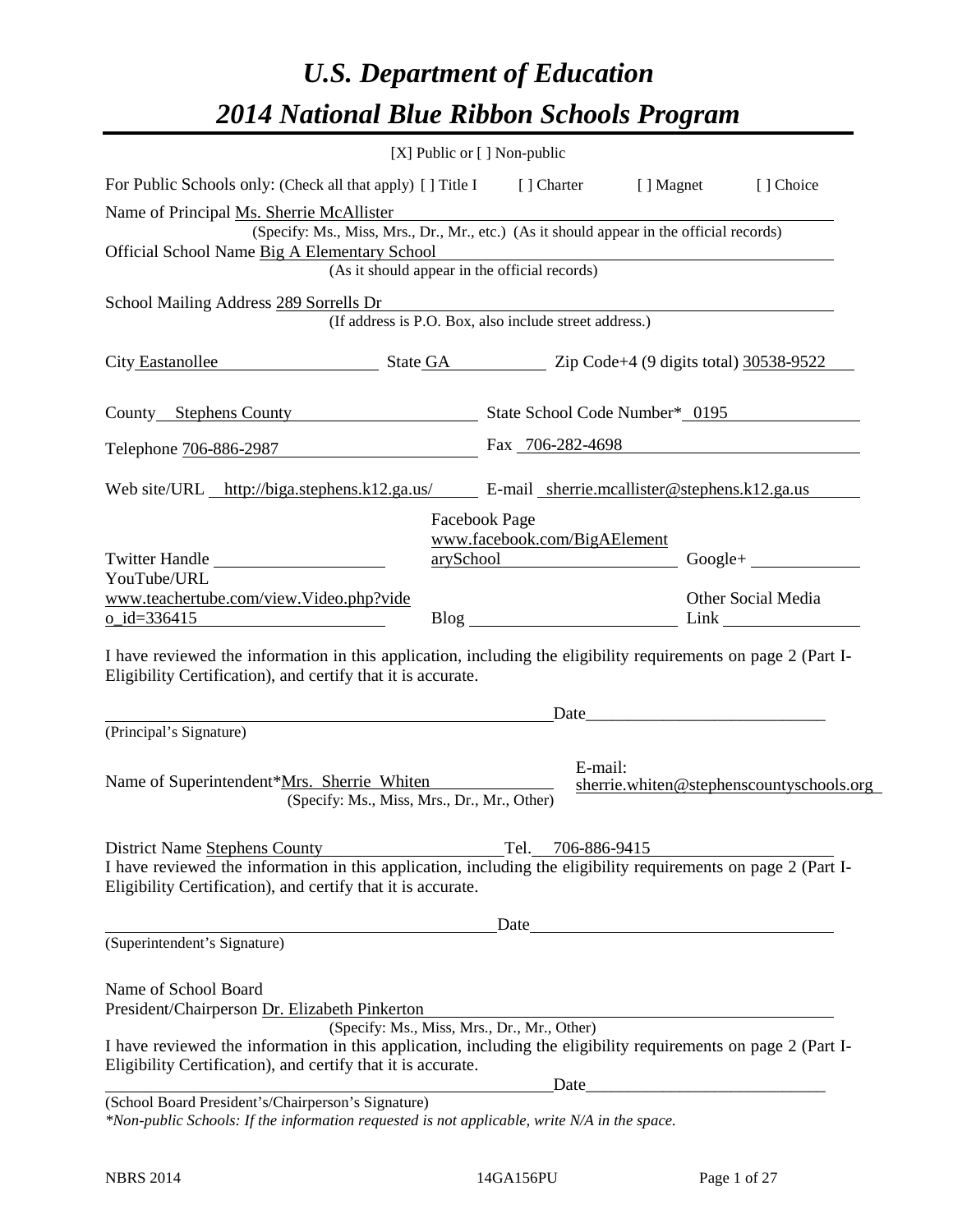#### **Include this page in the school's application as page 2.**

The signatures on the first page of this application (cover page) certify that each of the statements below concerning the school's eligibility and compliance with U.S. Department of Education, Office for Civil Rights (OCR) requirements is true and correct.

- 1. The school configuration includes one or more of grades K-12. (Schools on the same campus with one principal, even a K-12 school, must apply as an entire school.)
- 2. The school has made its Annual Measurable Objectives (AMOs) or Adequate Yearly Progress (AYP) each year for the past two years and has not been identified by the state as "persistently dangerous" within the last two years.
- 3. To meet final eligibility, a public school must meet the state's AMOs or AYP requirements in the 2013-2014 school year and be certified by the state representative. Any status appeals must be resolved at least two weeks before the awards ceremony for the school to receive the award.
- 4. If the school includes grades 7 or higher, the school must have foreign language as a part of its curriculum.
- 5. The school has been in existence for five full years, that is, from at least September 2008 and each tested grade must have been part of the school for the past three years.
- 6. The nominated school has not received the National Blue Ribbon Schools award in the past five years: 2009, 2010, 2011, 2012, or 2013.
- 7. The nominated school has no history of testing irregularities, nor have charges of irregularities been brought against the school at the time of nomination. The U.S. Department of Education reserves the right to disqualify a school's application and/or rescind a school's award if irregularities are later discovered and proven by the state.
- 8. The nominated school or district is not refusing Office of Civil Rights (OCR) access to information necessary to investigate a civil rights complaint or to conduct a district-wide compliance review.
- 9. The OCR has not issued a violation letter of findings to the school district concluding that the nominated school or the district as a whole has violated one or more of the civil rights statutes. A violation letter of findings will not be considered outstanding if OCR has accepted a corrective action plan from the district to remedy the violation.
- 10. The U.S. Department of Justice does not have a pending suit alleging that the nominated school or the school district as a whole has violated one or more of the civil rights statutes or the Constitution's equal protection clause.
- 11. There are no findings of violations of the Individuals with Disabilities Education Act in a U.S. Department of Education monitoring report that apply to the school or school district in question; or if there are such findings, the state or district has corrected, or agreed to correct, the findings.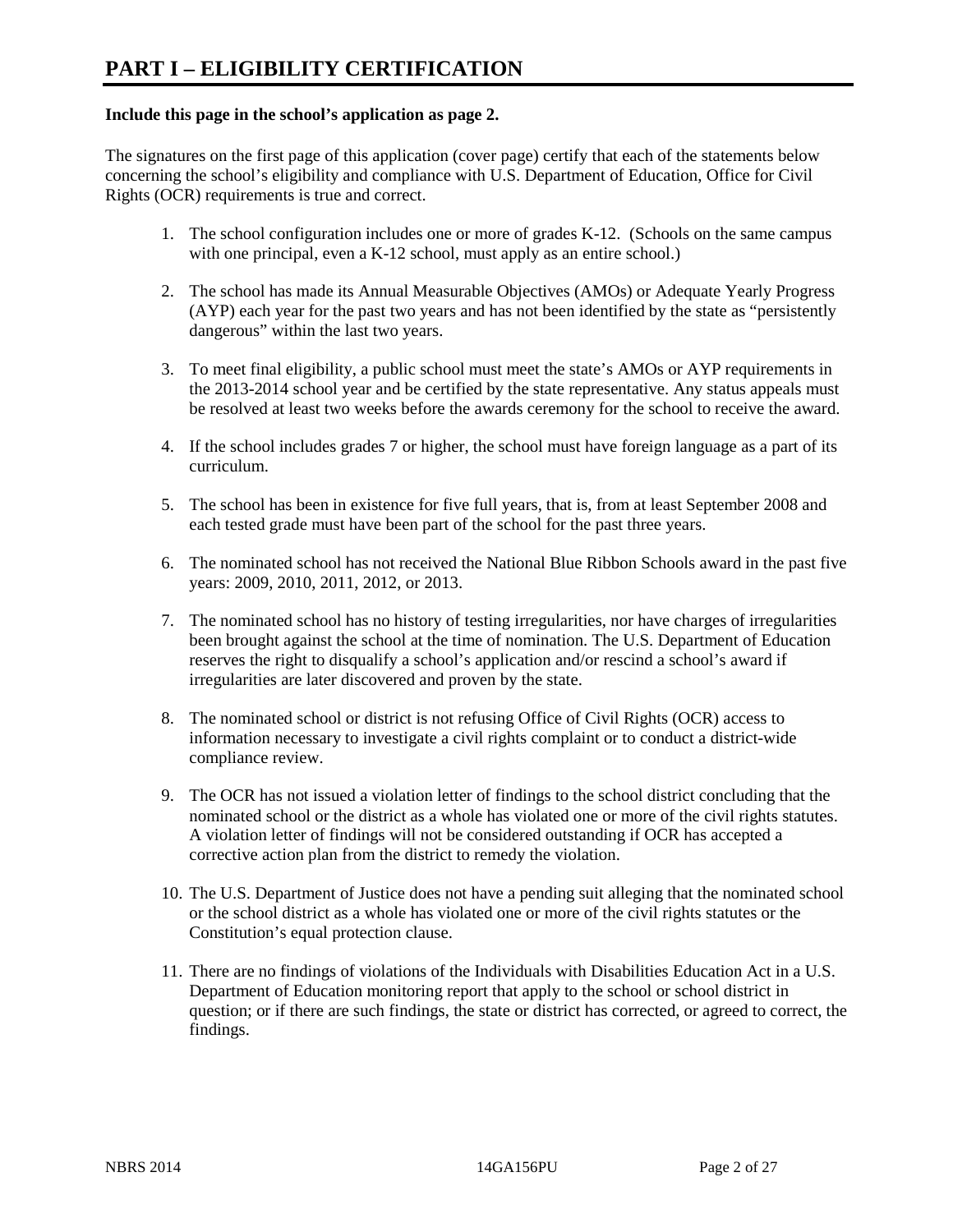# **PART II - DEMOGRAPHIC DATA**

#### **All data are the most recent year available.**

**DISTRICT** (Question 1 is not applicable to non-public schools)

| -1. | Number of schools in the district<br>(per district designation): | $\overline{4}$ Elementary schools (includes K-8)<br>1 Middle/Junior high schools |
|-----|------------------------------------------------------------------|----------------------------------------------------------------------------------|
|     |                                                                  | 1 High schools                                                                   |
|     |                                                                  | $0 K-12$ schools                                                                 |

6 TOTAL

**SCHOOL** (To be completed by all schools)

- 2. Category that best describes the area where the school is located:
	- [] Urban or large central city
	- [ ] Suburban with characteristics typical of an urban area
	- [ ] Suburban
	- [ ] Small city or town in a rural area

[X] Rural

- 3. 2 Number of years the principal has been in her/his position at this school.
- 4. Number of students as of October 1 enrolled at each grade level or its equivalent in applying school:

| Grade                           | # of         | # of Females | <b>Grade Total</b> |
|---------------------------------|--------------|--------------|--------------------|
|                                 | <b>Males</b> |              |                    |
| <b>PreK</b>                     | 9            | 13           | 22                 |
| K                               | 43           | 43           | 86                 |
| $\mathbf{1}$                    | 34           | 43           | 77                 |
| $\boldsymbol{2}$                | 35           | 46           | 81                 |
| 3                               | 33           | 35           | 68                 |
| 4                               | 37           | 32           | 69                 |
| 5                               | 36           | 46           | 82                 |
| 6                               | 0            | 0            | $\theta$           |
| 7                               | 0            | $\theta$     | $\theta$           |
| 8                               | 0            | 0            | 0                  |
| 9                               | 0            | 0            | 0                  |
| 10                              | 0            | 0            | 0                  |
| 11                              | 0            | 0            | 0                  |
| 12                              | 0            | $\theta$     | 0                  |
| <b>Total</b><br><b>Students</b> | 227          | 258          | 485                |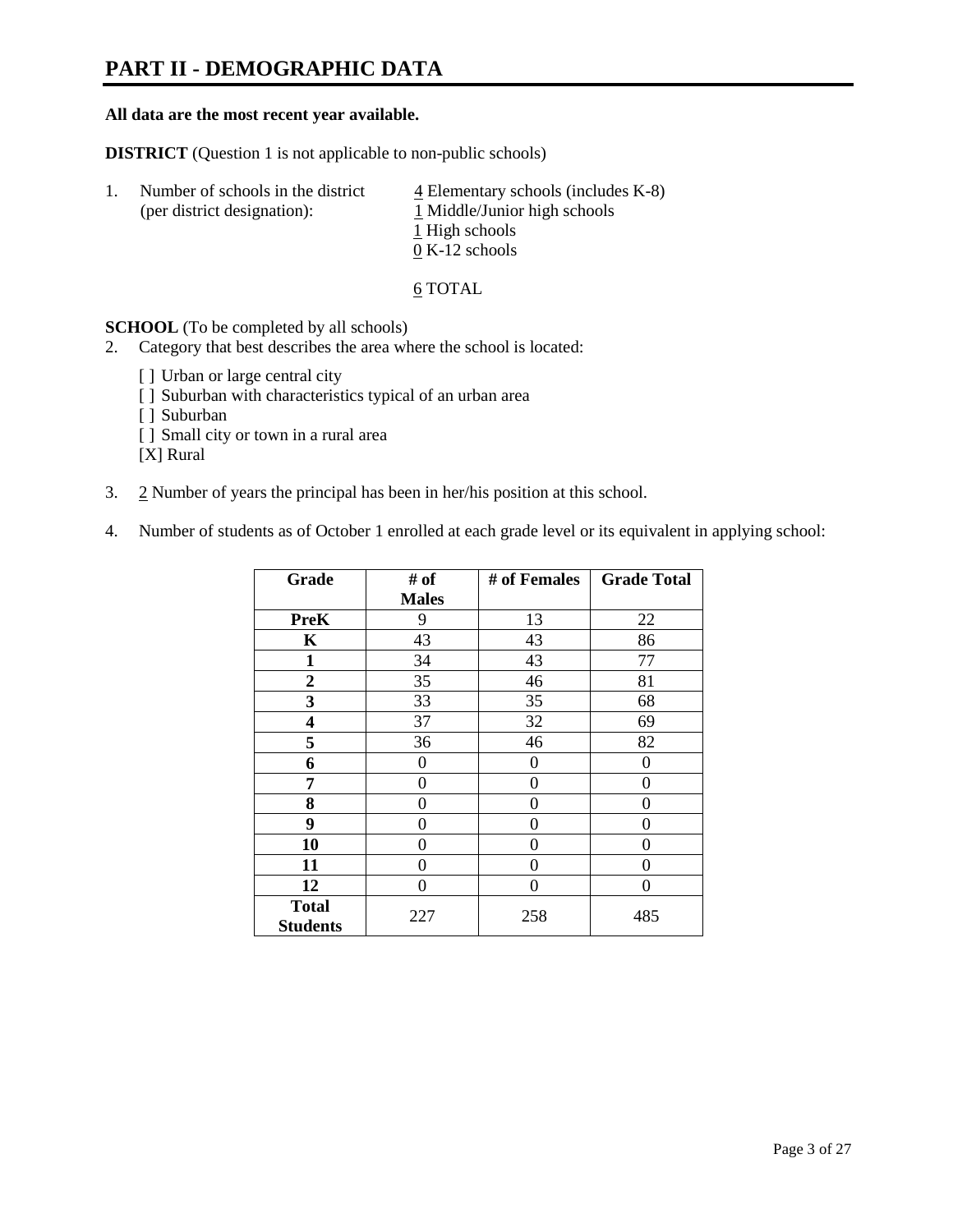5. Racial/ethnic composition of  $\qquad \qquad \underline{0}$  % American Indian or Alaska Native the school: 1 % Asian

 8 % Black or African American 3 % Hispanic or Latino 0 % Native Hawaiian or Other Pacific Islander 80 % White 8 % Two or more races **100 % Total** 

(Only these seven standard categories should be used to report the racial/ethnic composition of your school. The Final Guidance on Maintaining, Collecting, and Reporting Racial and Ethnic Data to the U.S. Department of Education published in the October 19, 2007 *Federal Register* provides definitions for each of the seven categories.)

6. Student turnover, or mobility rate, during the 2012 - 2013 year: 17%

This rate should be calculated using the grid below. The answer to (6) is the mobility rate.

| <b>Steps For Determining Mobility Rate</b>         | <b>Answer</b> |
|----------------------------------------------------|---------------|
| (1) Number of students who transferred to          |               |
| the school after October 1, 2012 until the         | 39            |
| end of the school year                             |               |
| (2) Number of students who transferred             |               |
| <i>from</i> the school after October 1, 2012 until | 45            |
| the end of the 2012-2013 school year               |               |
| (3) Total of all transferred students [sum of      | 84            |
| rows $(1)$ and $(2)$ ]                             |               |
| (4) Total number of students in the school as      | 481           |
| of October 1                                       |               |
| $(5)$ Total transferred students in row $(3)$      | 0.175         |
| divided by total students in row (4)               |               |
| $(6)$ Amount in row $(5)$ multiplied by 100        |               |

7. English Language Learners (ELL) in the school:  $1\%$ 

Number of non-English languages represented:  $1$ Specify non-English languages: Spanish

6 Total number ELL

8. Students eligible for free/reduced-priced meals: 42 %

Total number students who qualify: 207

If this method is not an accurate estimate of the percentage of students from low-income families, or the school does not participate in the free and reduced-priced school meals program, supply an accurate estimate and explain how the school calculated this estimate.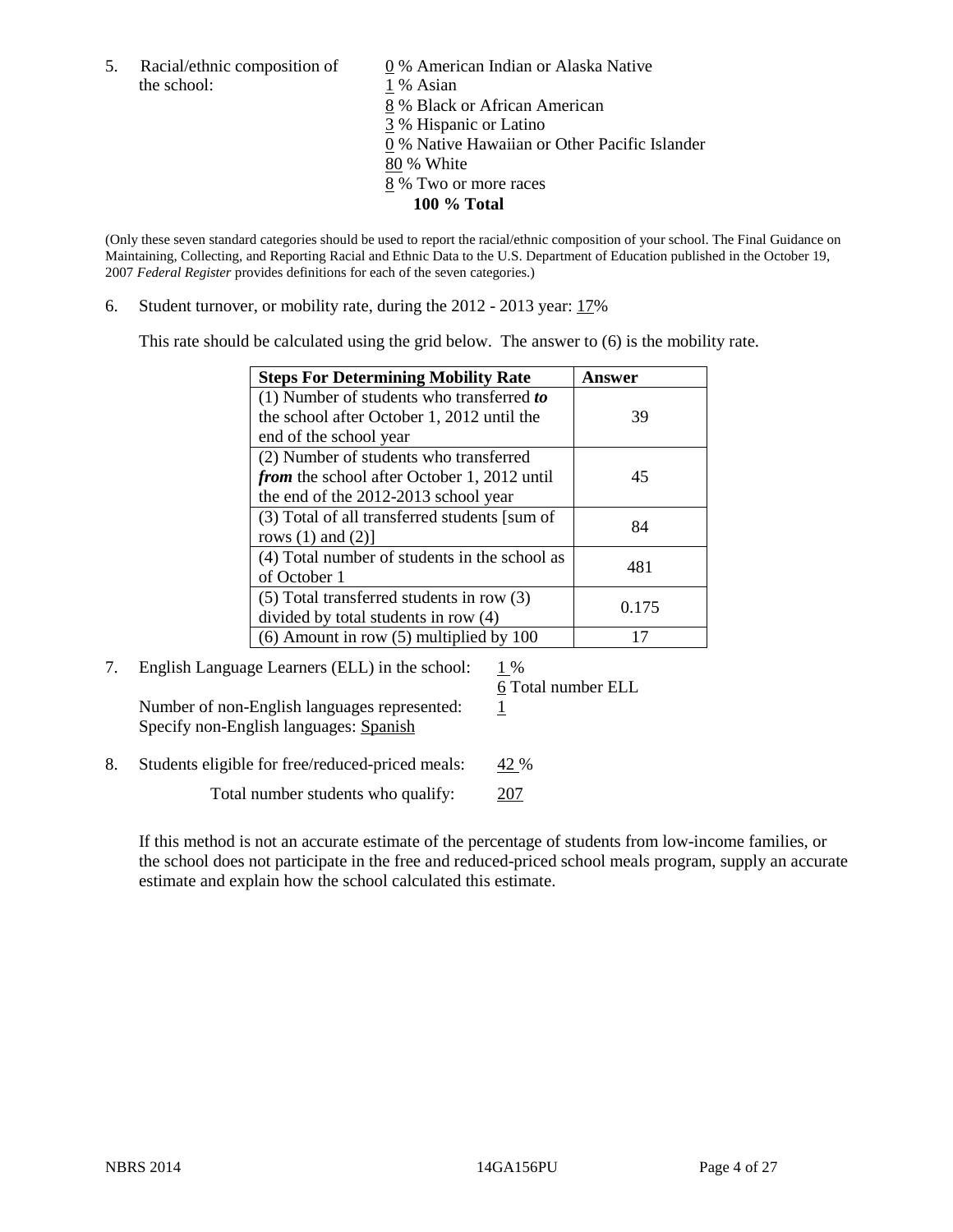44 Total number of students served

Indicate below the number of students with disabilities according to conditions designated in the Individuals with Disabilities Education Act. Do not add additional categories.

| 4 Autism                | 0 Orthopedic Impairment                 |
|-------------------------|-----------------------------------------|
| 0 Deafness              | 2 Other Health Impaired                 |
| 0 Deaf-Blindness        | <b>Specific Learning Disability</b>     |
| 0 Emotional Disturbance | 12 Speech or Language Impairment        |
| 0 Hearing Impairment    | 0 Traumatic Brain Injury                |
| 0 Mental Retardation    | 0 Visual Impairment Including Blindness |
| 0 Multiple Disabilities | 19 Developmentally Delayed              |
|                         |                                         |

10. Use Full-Time Equivalents (FTEs), rounded to nearest whole numeral, to indicate the number of personnel in each of the categories below:

|                                       | <b>Number of Staff</b> |
|---------------------------------------|------------------------|
| Administrators                        |                        |
| Classroom teachers                    | 24                     |
| Resource teachers/specialists         |                        |
| e.g., reading, math, science, special |                        |
| education, enrichment, technology,    |                        |
| art, music, physical education, etc.  |                        |
| Paraprofessionals                     | 9                      |
| Student support personnel             |                        |
| e.g., guidance counselors, behavior   |                        |
| interventionists, mental/physical     |                        |
| health service providers,             |                        |
| psychologists, family engagement      |                        |
| liaisons, career/college attainment   |                        |
| coaches, etc.                         |                        |
|                                       |                        |

11. Average student-classroom teacher ratio, that is, the number of students in the school divided by the FTE of classroom teachers, e.g.,  $22:1$  18:1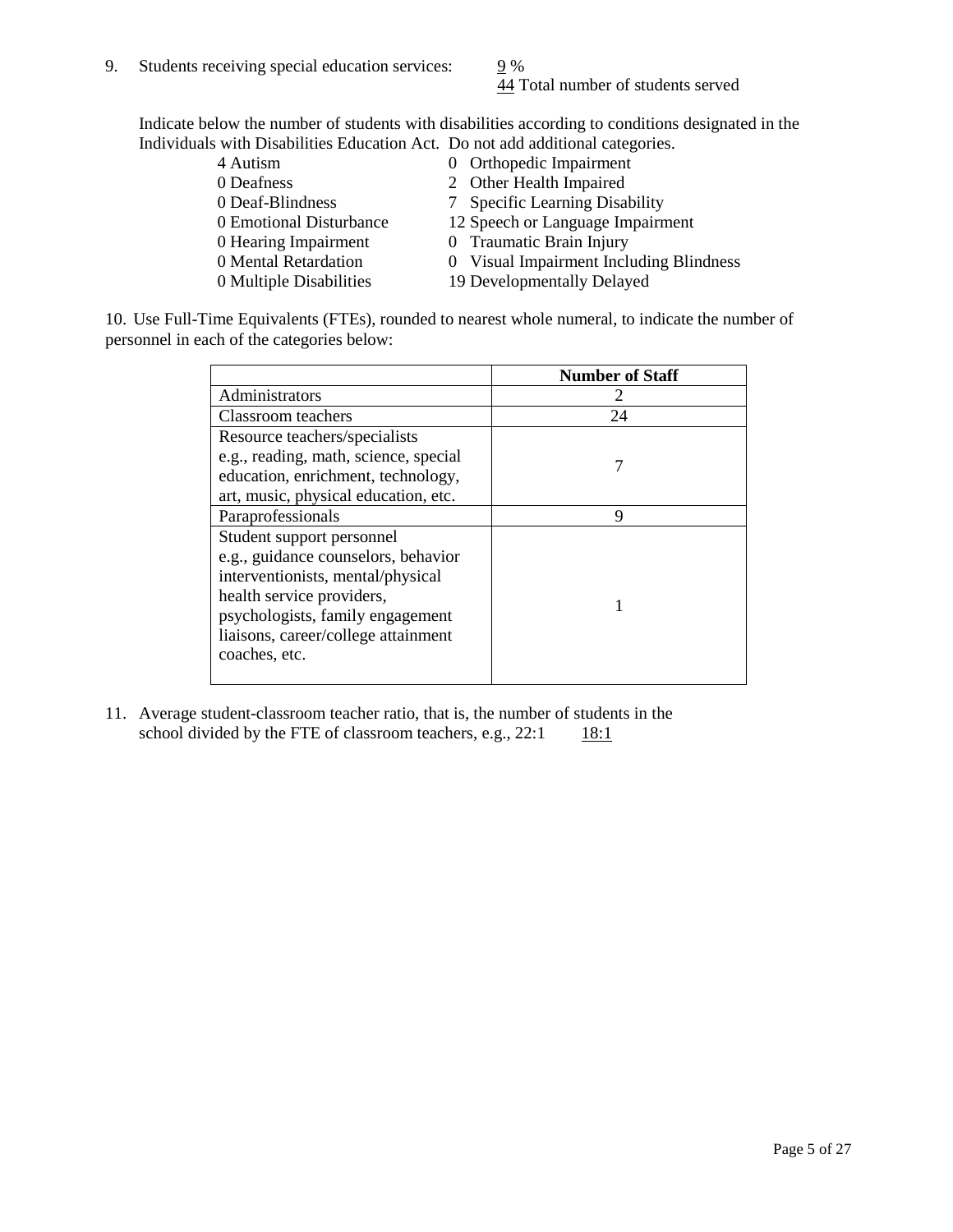12. Show daily student attendance rates. Only high schools need to supply yearly graduation rates.

| <b>Required Information</b> | 2012-2013 | 2011-2012 | 2010-2011 | 2009-2010 | 2008-2009 |
|-----------------------------|-----------|-----------|-----------|-----------|-----------|
| Daily student attendance    | 96%       | 97%       | 27%       | 97%       | 96%       |
| High school graduation rate | 0%        | 9%        | 0%        | 0%        | 0%        |

#### 13. **For schools ending in grade 12 (high schools)**

Show percentages to indicate the post-secondary status of students who graduated in Spring 2013

| <b>Post-Secondary Status</b>                  |    |
|-----------------------------------------------|----|
| Graduating class size                         |    |
| Enrolled in a 4-year college or university    | 0% |
| Enrolled in a community college               | 0% |
| Enrolled in career/technical training program | 0% |
| Found employment                              | 0% |
| Joined the military or other public service   | 0% |
| <b>Other</b>                                  | 2% |

14. Indicate whether your school has previously received a National Blue Ribbon Schools award. Yes  $No \underline{X}$ 

If yes, select the year in which your school received the award.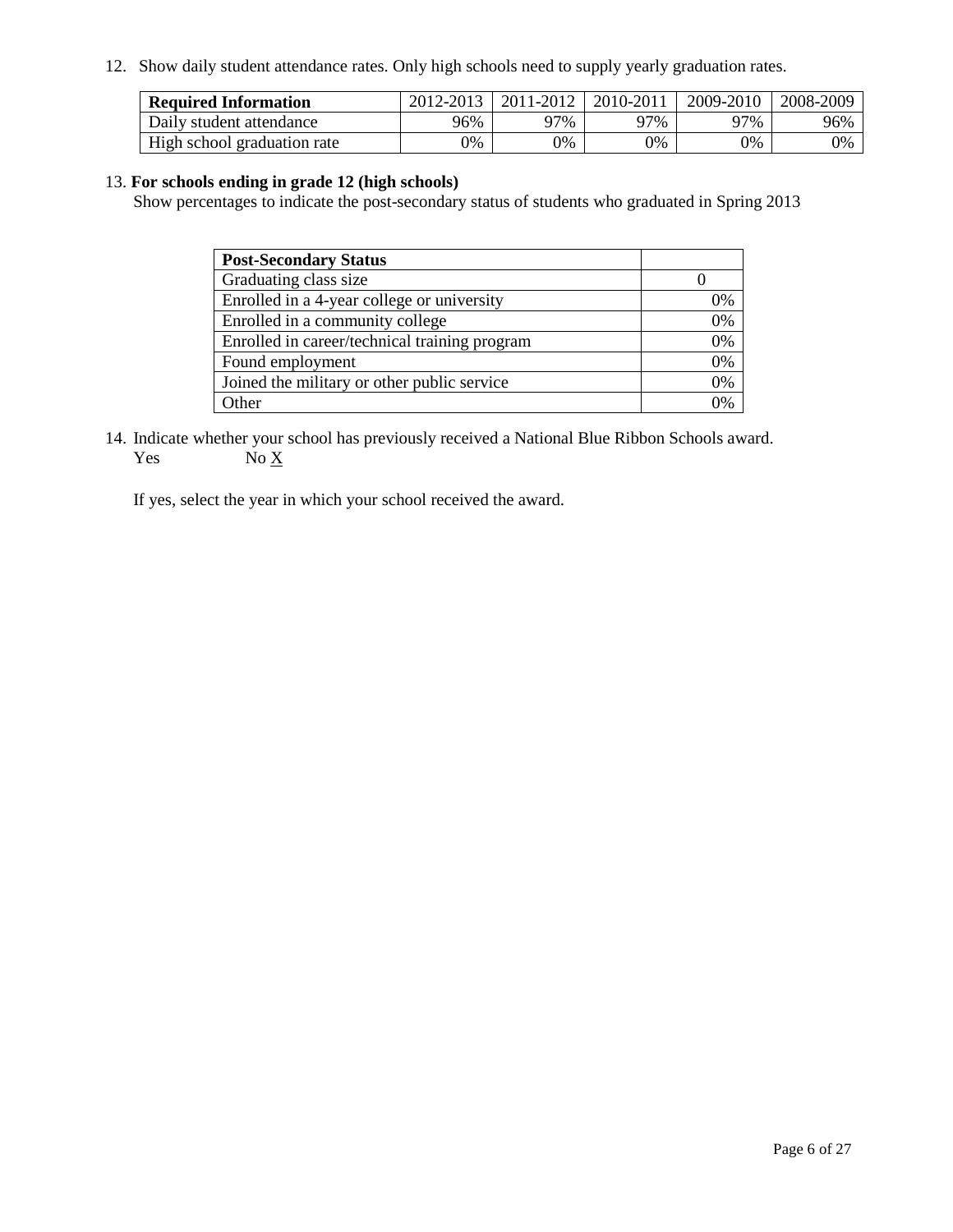# **PART III – SUMMARY**

The mission of Big A Elementary School, in cooperation with parents and community, is to nurture successful individuals by providing challenging experiences in a positive learning environment. Our motto is "Every Student Can Succeed." We live out our mission everyday here at Big A. We are a small rural school in Stephens County. Our system is presently applying to become a charter system. We serve a diversified population of students who are homeless, students who live in motels, students who are middle class, and students from affluent families in our community. Our community is small, and most of our industry has relocated in larger cities. We are no longer growing; we seem to be getting smaller, so our tax base has declined and our economy failing. The morale of the community is very low. Families who have lived here for years are seeing their children leave and never return because there are few available jobs. The one thing that remains evident in our citizens is pride. We attempt to uplift each family through their student. Traditionally, we include the community in our teaching and welcome all to our school with our open-door policy. We believe that our stakeholders should have input. We need their support as well as help. We have twelve businesses that are "Partners In Education" with Big A.

Striving for excellence is a tradition at Big A Elementary, one that drives all we do. We know and realize that each student, regardless of culture, race, creed, or socioeconomic background is capable of excellence. Each excels in some area and we encourage them to seek that area or areas. We believe in recognizing and celebrating excellence. We have Field Day for PK-5 and a School Fun Day enjoyed by all.

We feel that our strength lies in our efforts to establish teamwork between, faculty, students and parents. We also know that each morning when we arrive we have to be flexible in order to meet the needs of our students. We offer many extras: Spanish in 1st and 2nd grade gifted program, (SEARCH-Seeking Educational Achievement & Reaching Creative Horizons) and Spanish for all 3rd,4th 5th graders, Keyboarding in 5th grade, ten minutes of exercise for all students during the day and Character Education in 3rd,4th,5th grades. Our staff is accountable, positive, and they never give up. We celebrate many milestones along the way. We think it is important when a student can tell his mom goodbye and be happy, tie his shoe, clean himself up with no help, recognize the sight words, read a book, speak in front of his class, recite the multiplication tables, or do three digit division. In 2012 86% of students entered first grade: Ready to Read. This means that they recognize letter names, sounds and parts of words and benchmarked at Guided Reading Level C. We have improved from 2011 at 80% and 2010 at 73%. We have made a gain in this area of 13% over the past 3 years. In 2012 52% of our students left 3rd grade: Reading To Learn. Students exceed the benchmark on the CRCT Reading test. This area showed gains from 2011 at 46% and 2010 at 44%. We are very proud of these accomplishments and feel that they are worth celebrating. There is no feat too small for us to try or to celebrate.

We are a Data Driven school. In an effort to increase our Exceeds category on the CRCT we departmentalized all content areas and redesigned SEARCH in grades 3-5. More importantly, we started new clubs and activities. Our 3rd grade GREEN Club (Go Recycle Everyday Everyway Now),our 4th grade GARDEN Club (Responsible for the school grounds and beautification), our 5th grade School Chorus performing once a year. Our School Garden is a school-wide project. Each grade level is responsible for selecting, planting, taking care of, and harvesting one crop. Garden fresh vegetables were given to our local homeless shelter, and vegetables were shared with our students. We teach math, reading, science research and social studies through our garden. Our 4th grade holds an annual Blood Drive as they teach Science, Math, Research, and Reading. These endeavors are sponsored voluntarily by teachers during and after school hours. Our school stops everything each day from 8:00 until 8:30 for PRIME TIME to remediate and enrich our students.

We hold in high regard each student and his overall success. We strive to educate the whole child. We know and realize we are educating students for jobs that don't yet exist. We must help each child to "know what to do" when they "don't know what to do." Our students are the laughter of today and the smile of tomorrow and a gleam in the eye of success. Nothing is more important to us than our students.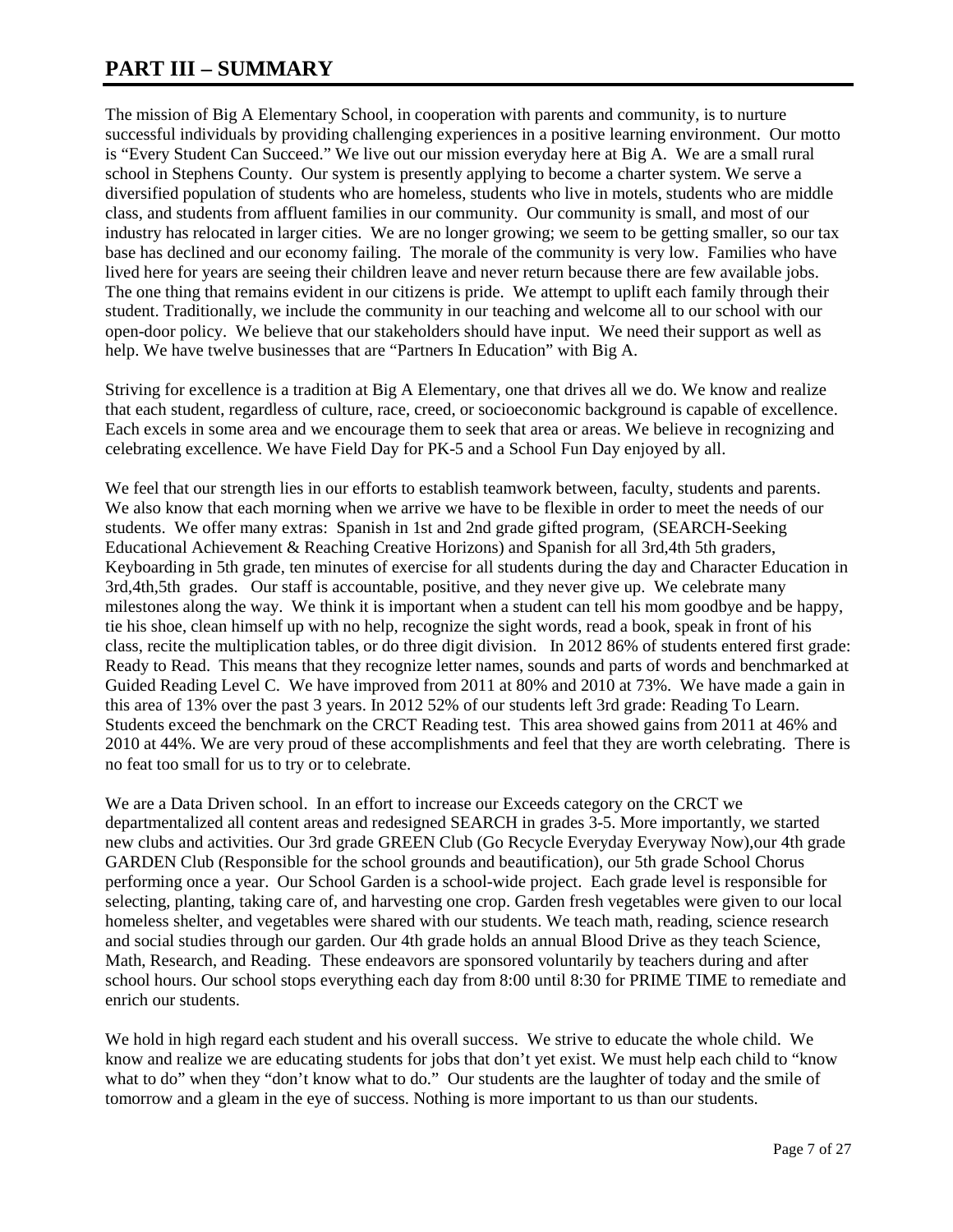### **1. Assessment Results:**

Part A: In Georgia, third through eighth grade students take Georgia's Criterion-Referenced Competency Tests (CRCT's) which are designed to measure student acquisition and understanding of the knowledge, concepts, and skills set forth by the state mandated content standards for Reading, English/Language Arts, Math, Science, and Social Studies. The tests are given on five separate days to the students.

The number of correct answers a student gives on each section of the test is converted into a scale score. The scale score allows for the student, parents, teachers, and administrators to compare performance on the tests across different grades and with other students in different school districts. The scale scores are divided into three performance levels.

Scale scores below 800 indicate a level of performance that Does Not Meet the Standard set for the test (the state's minimum level of proficiency). Students performing at this level may need additional instructional support.

Scale scores from 800 to 849 indicate a level of performance that Meets the Standard set for the test. Scale scores at 850 to 950 indicate a level of performance that Exceeds the Standard set for the test.

There are two criteria on which each school is graded: the percentage of students passing the CRCT (receiving a score of 800 or better) and the percentage of students exceeding the standard (scoring better than 850). In order for a subgroup to be considered for calculations, a minimum of ten tested students is required. Our school is then compared to the other schools in the state by grade and subject. This comparison gives a state average score, and we can also see compare our scores with other schools on each individual subject as well as our scores as a whole school.

Part B: For the past five years Big A Elementary students have consistently received high scores on the CRCT standardized assessments. Each year our school analyzes the results by grade level and our school performance to identify areas of focus for individual grades and for the entire school.

Beginning in the school year of 2012, the State changed the report card for each school to a new system that incorporates not only the percentage of students being proficient on each subtest but also the percentage of students exceeding each subtest. Our faculty took a proactive approach to new rule to be implemented in the school year of 2012-2013. We looked at ways to get students not only to be proficient but to exceed the subtests. The process started in the early grades where the tests are not given to enable us to see the benefits when the students do take the test. There were three major areas of focus, which implementing Saxon Phonics and Spelling, Saxon Math, and creating a "Prime Time" in the mornings.

The Saxon Phonics and Spelling program, published by Houghton Mifflin Harcourt, is a scripted program implemented in kindergarten, first and second grade. The lessons take about forty-five minutes to complete, and they ensure that every student receives the same instruction in each classroom. Each lesson gives instruction in phonemic awareness, phonics, decoding, spelling, and fluency. The lessons also help to engage all students because of the multisensory approach to each lesson.

Saxon Math, published by Houghton Mifflin Harcourt, is a scripted program implemented in grades kindergarten through second grade. The lessons take about thirty minutes to complete, ensures that every student receives the same instruction in each classroom. Each lesson has an incremental structure that distributes content throughout the year. This integrated and connected approach provides long-term mastery of the content and skills needed for the students to be successful in the later grades on the CRCT math subtest.

"Prime Time" is the first thirty minutes of each day. Every teacher, para pro, and support staff is involved in this time. This is the time of the day when the students are remediated and enriched on material taught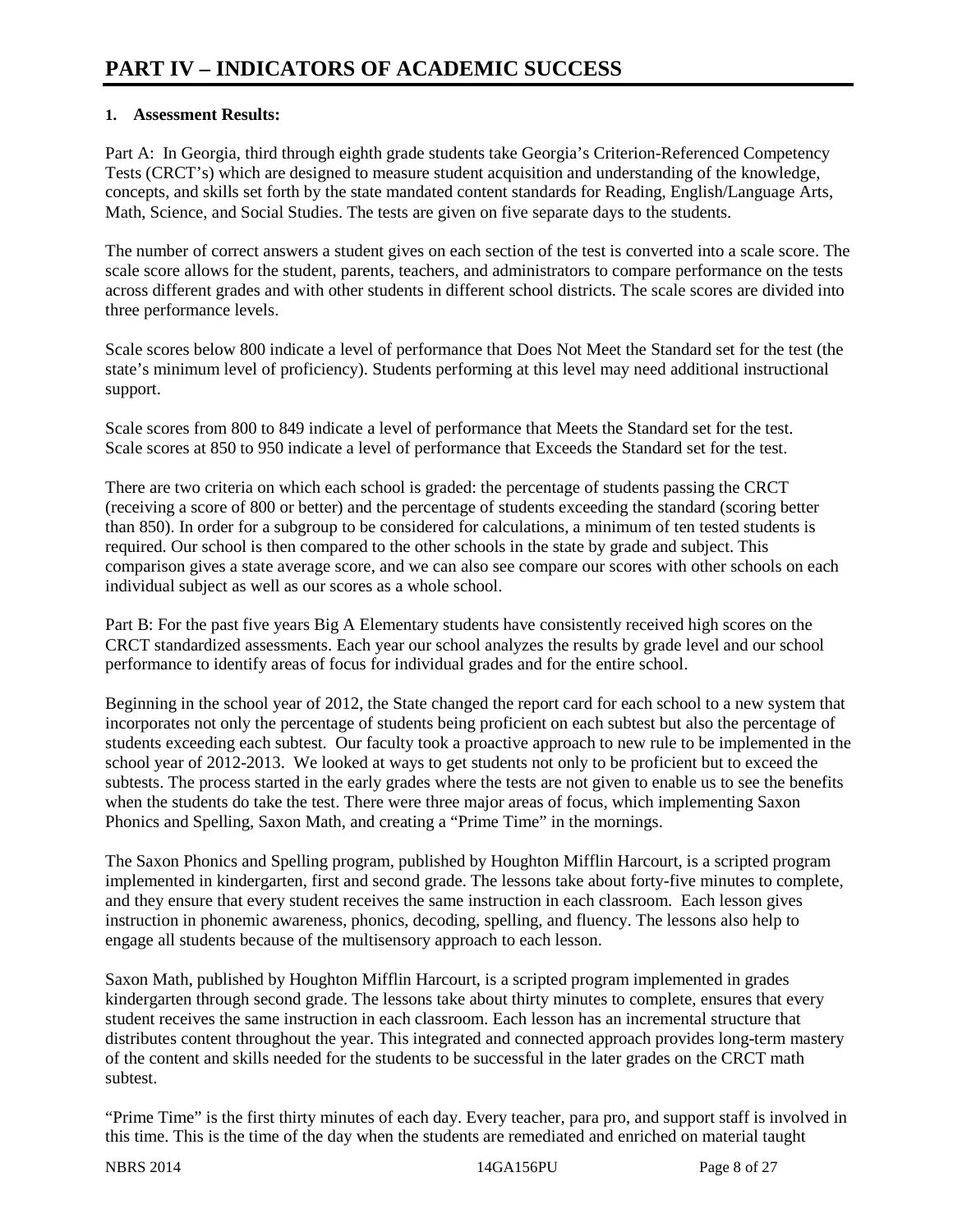during the school day. Students that are not up to par on certain concepts are grouped together by their ability level and remediated on the concept until they have mastery. This is also the time that students can further knowledge of a concept so they can go above and beyond what is covered in class. The classes are changed daily and weekly to accommodate the needs of the students. The classes are not set for the entire year but are determined by need.

Due to this proactive approach, Big A Elementary has seen an increase in students who not only pass each subtest but also who exceed the standard. This past year 100% of the students passed the reading subtest with 61% exceeding, 99% passed the English/Language Arts subtest with 55% exceeding, and 98% passed the math subtest with 53% exceeding. This success is due to the implementation of the Saxon programs in the early grades and the use of "Prime Time" in the mornings. The other interesting fact gleaned from the test scores is the previous mentioned subtests increased but also that an increase in the passing and exceeding rate in social studies and science has occurred also.

#### **2. Using Assessment Results:**

The faculty of Big A Elementary is committed to effective use of data to inform instruction. There are two types of major assessment data that are used at Big A Elementary School in addition to several other types used by grade levels and teachers. The two major types of assessments are the Georgia's Criterion-Referenced Competency Tests (CRCT's) and the Georgia RESA Assessment of Student Progress (GRASP).

The CRCT is given each spring to all students in grades three to five in the areas of Reading, English/Language Arts, Math, Science, and Social Studies. The scores are usually received before school is out for the summer, and areas or subjects students may need help in are identified. Teachers also study the data to see what areas they may need to implement improvements at their grade and/or subject level. The teachers identify areas that are low, and they get together to formulate an implementation plan to improve their teaching of the standard or standards.

The next assessment is the GRASP which is administered to all students in grades 1-5 in the areas of reading fluency, reading comprehension, math concepts, and math fluency. This test is administered three times during the year fall, winter, and spring. The scores are recorded on a data base so that all teachers and administrators can see how the student has progressed throughout the year. The teachers get together to see how the students did on each portion of the assessment and how they compared to the cut score set by the program. If the student is below the cut score, then a plan is implemented to help raise the student's score. There are worksheets and other tools provided by the program to help remediate and reteach the material to the students. The teachers also use the data ascertains if the all of the students in their class miss a certain type of question. If a pattern is seen, they seek ways to teach the concepts in a more effective way.

The teachers also get together on Wednesdays each week to address concerns about student work and grades. At this meeting the teachers also divide the students into groups who need remediation or enrichment during our "Prime Time" this is the reason that the teachers have to get together weekly to discuss students because they are changing weekly if not daily to meet the needs of each and every student.

#### **3. Sharing Lessons Learned:**

The teachers at Big A are always together to search out means to improve student learning. For example, we have implemented Saxon Phonics and Spelling and Saxon Math in grades kindergarten through second grade. Since our school has been one of the only elementary schools in the county to implement Saxon, the teachers have been to the other elementary schools to share the teachers the benefits of implementing Saxon in the early grades.

We believe that our test scores are so high because of the solid foundation that our students get in the early grades in reading and math. Another activity our teachers have shared and collaborated with other teachers on is the development of unit plans for all grade levels. Our second grade teachers were the leaders who presented ideas to the teachers of the other elementary schools in our county. They shared their units with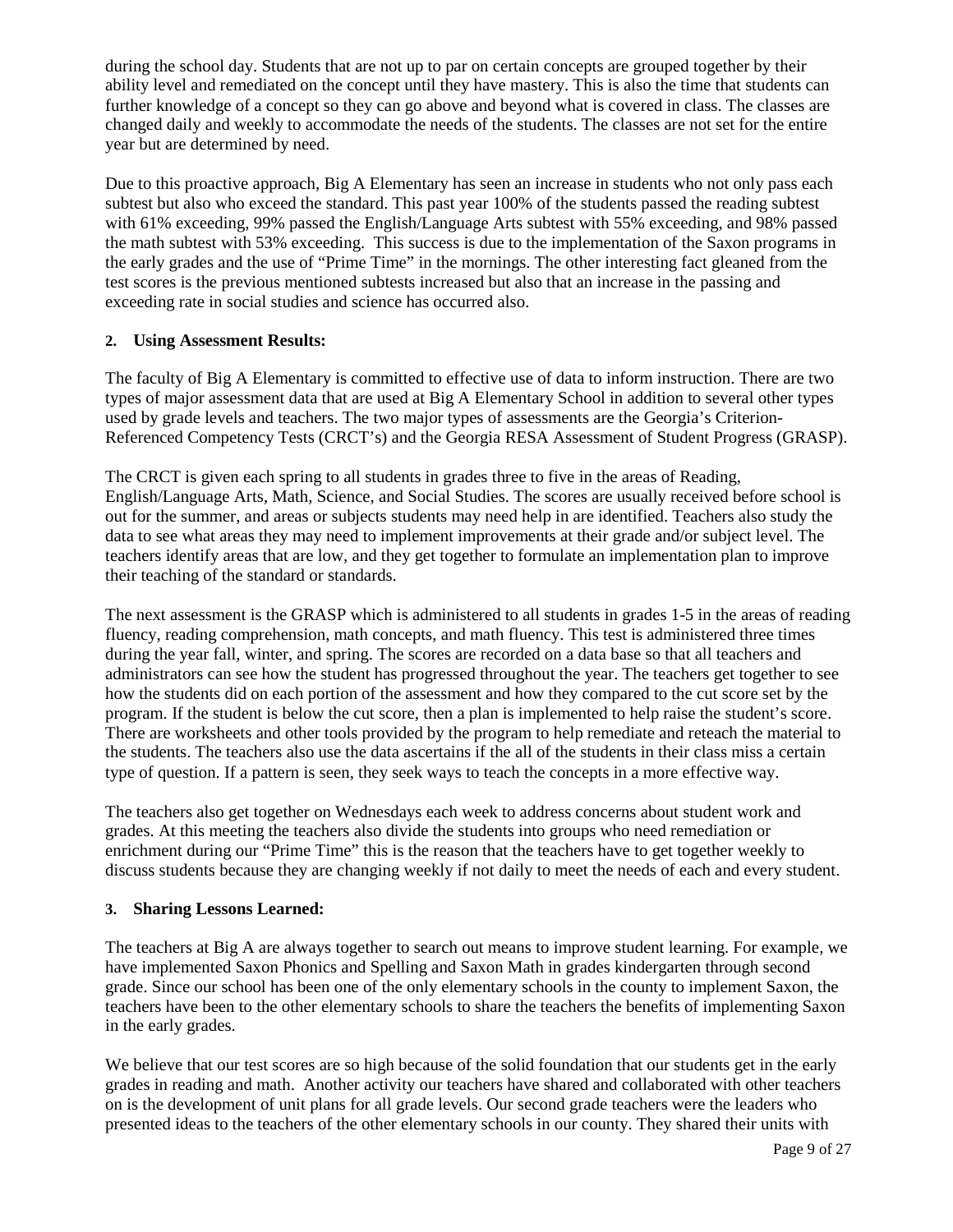other second grade teachers in the county because of the success rate of our third grade students on the CRCT. The second grade teachers do an excellent job of teaching the material in a way that is understood by the students. They incorporate several learning styles in the units to make sure that they reach all of the students. They also build remediation into each unit to make sure that all students understand the material that is being presented before moving forward.

The last example of our faculty leadership is our fifth grade teachers who have presented to our other elementary schools our plan for departmentalized focus on instruction. The students are taught by one teacher per subject and they change classes. This is procedure similar to how our middle school is run; therefore, so when our students transition to the middle school they are used to changing classes and not being in the same class with the same students for every class.

Big A is home to a dedicated group of professionals who actively share their expertise not only within the school but with other colleagues in the district.

#### **4. Engaging Families and Community:**

Big A Elementary School has several ways of involving the community and families. Many of our faculty and staff members are not only current parents of Big A students but also former parents of Big A students. This connection creates a unique perspective as to the enhancement of our school community. The strategies that we have found to be very effective for maintaining and developing strong relationships between the home and school involve clear communication and an open invitation for community adults to share their skills and a variety of other family events with our faculty, staff, and students.

The means of communication we utilize is an integral part in our school culture. We have the normal parent school communications such as conferences, letters, email, and phone correspondence, but we also have unique ones. The school has an open house before the first day of school. This allows the students and parents to meet and greet their new teacher and to become familiar with the setup of the school. We have a website that is updated daily as to what is going on at Big A. Teachers send home weekly newsletters, publish blogs, and also use other forms of technology to keep parents up to date as to what is going on here at Big A.

The school also hosts a career day for all students. The school contacts several professional business leaders who spend about twenty minutes with groups of our students. This project allows the students to explore careers in the community that they may choose when they graduate.

The many family school programs we provide are based on long standing traditions and are continuously evolving in order to improve communication which will help our students. There are opportunities for families to participate in activities throughout the entire school year. For example, we host a book-fair night in the fall and spring, fall festival, a winter chorus performance, and a community blood drive. Thanksgiving and Christmas lunches with parents, 5k Eagle run, a fun day, a field day, Veterans come speak at the school, we have Jump Rope for Heart, 5th grade graduation, Mother's Day tea, and a wax museum. The goal of Big A Elementary is to continue to foster better relationships with the families of the students we serve.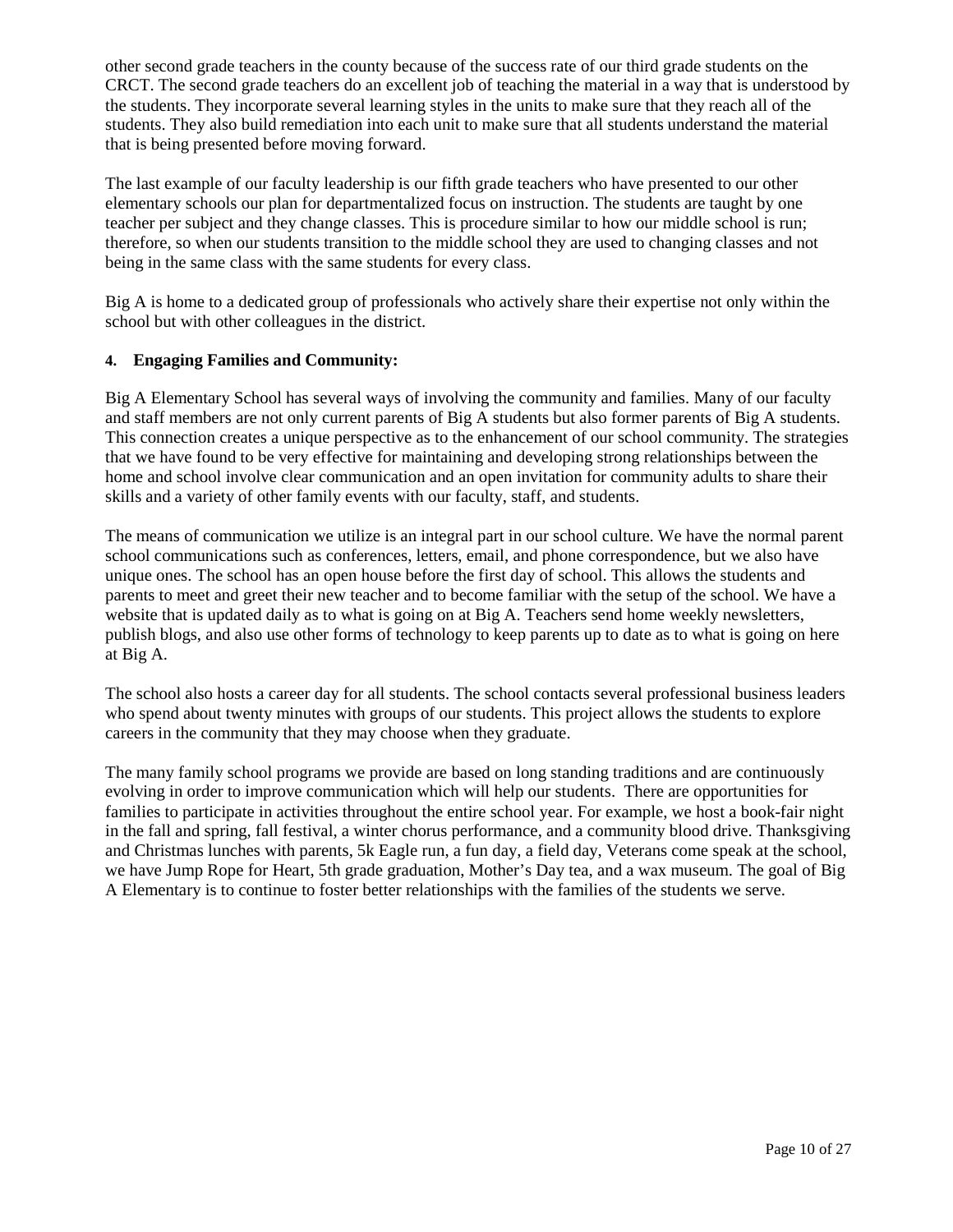### **1. Curriculum:**

Big A Elementary School is committed to giving students a high quality curriculum, varied educational opportunities, and the best pathway to success. The teaching platform is flexible here at Big A. We appreciate the different strengths of our teachers and their various teaching techniques. Our teachers demonstrate an understanding of the curriculum through collaborative meetings with other teachers in their efforts to plan the most appropriate lessons for all students. The teachers work together on activities to connect real world experiences by using current events, research, using web based programs and directing the students in gathering survey information. Instruction is based on high expectations for all students. We feel that teachers must understand intellectual, social, emotional, and physical growth of the students with which they work. This is important as they carry out instruction. We have focused some of our professional training around these topics. Our four computer labs are scheduled for daily use with each grade level. We go on field trips to enhance the learning of skills in selected units of study. Promethean Boards in each room enable us to go on virtual fieldtrips if needed. Following the state's Common Core Georgia Performance Standards, teachers are provided a consistent framework to prepare students for success in college and/or the 21st century workplace.

Beginning in school year 2012-2013, the Common Core Georgia Performance Standards (CCGPS) English Language Arts and Mathematics were implemented in kindergarten through 5th grade. In our Pre K program we use HighScope Curriculum, an active participatory learning approach. The Georgia Early Learning and Development Standards (GELDS) are adhered to closely by our program. We supplement the Common Core with an incremental spiraling curriculum in Kindergarten through second grade giving us a very firm foundation in Reading and Math. This program gives consistent practice on each skill and an adequate amount of practice. The homework component involves the parents with an explanatory piece each day. In Science it is common to see a laboratory setting in any given classroom. In Social Studies our students are able to re-enact wars or various happenings in history. This year our 5th grade classes hosted a Wax Museum for our entire student body and their parents. This production included historical figures from United States History. Regardless of curriculum, hands-on learning is the most beneficial. In every grade teachers use the Units from the Georgia Department of Education for all content areas available. Our students in 3rd and 5th grades are involved in state writing tests. Each grade level competes in the Young Georgia Authors Writing Contests. Community resource volunteers are used to help bring our teaching to life for the students. Our school garden engages students by providing a dynamic environment to observe, discover, nurture, experiment in, and learn from. The garden also provides for interdisciplinary lessons drawn from real life experience. Music, Art, Physical Education, and Life Skills teachers play key roles in interdisciplinary teaching. Our School Chorus is an extension of our daily music instruction. The Chorus performs once a year, and this outstanding performance is open to the community. A health Fitness Gram is sent by our PE instructor , and this year we incorporated a ten minute exercise time for all students before they go to Art, Music, PE, or Life Skills classes. Our students compete in community art contests. All K-5th grade students attend Art, Music, Physical Education, and Life Skills on a rotation schedule. The Art, Music, and PE programs closely follow the National Standards; in addition they align their plans to those of the regular classroom teachers. Our Life Skills class includes the following: Good Touch and Bad Touch, Key Boarding, Spanish, Bullying Education, Character Education, Interpersonal Skills, Teamwork and Career Readiness Knowledge. Our total curriculum is a well rounded one that prepares students for real life.

### **2. Reading/English:**

Our approach to reading in kindergarten, first, and second grade is phonically based. We use Saxon Phonics and Spelling as a supplement in these foundational grades. This research-based method of explicit instruction in phonemic awareness, phonics, decoding, spelling, and fluency gives our students a firm foundation on which to build further skills. Our method of building this foundation engages visual, auditory, and tactile senses meeting the needs of all types of learners. Guided Reading is a part of our reading as well in the early grades. We use Rigby and other series of leveled readers. The Dolch Sight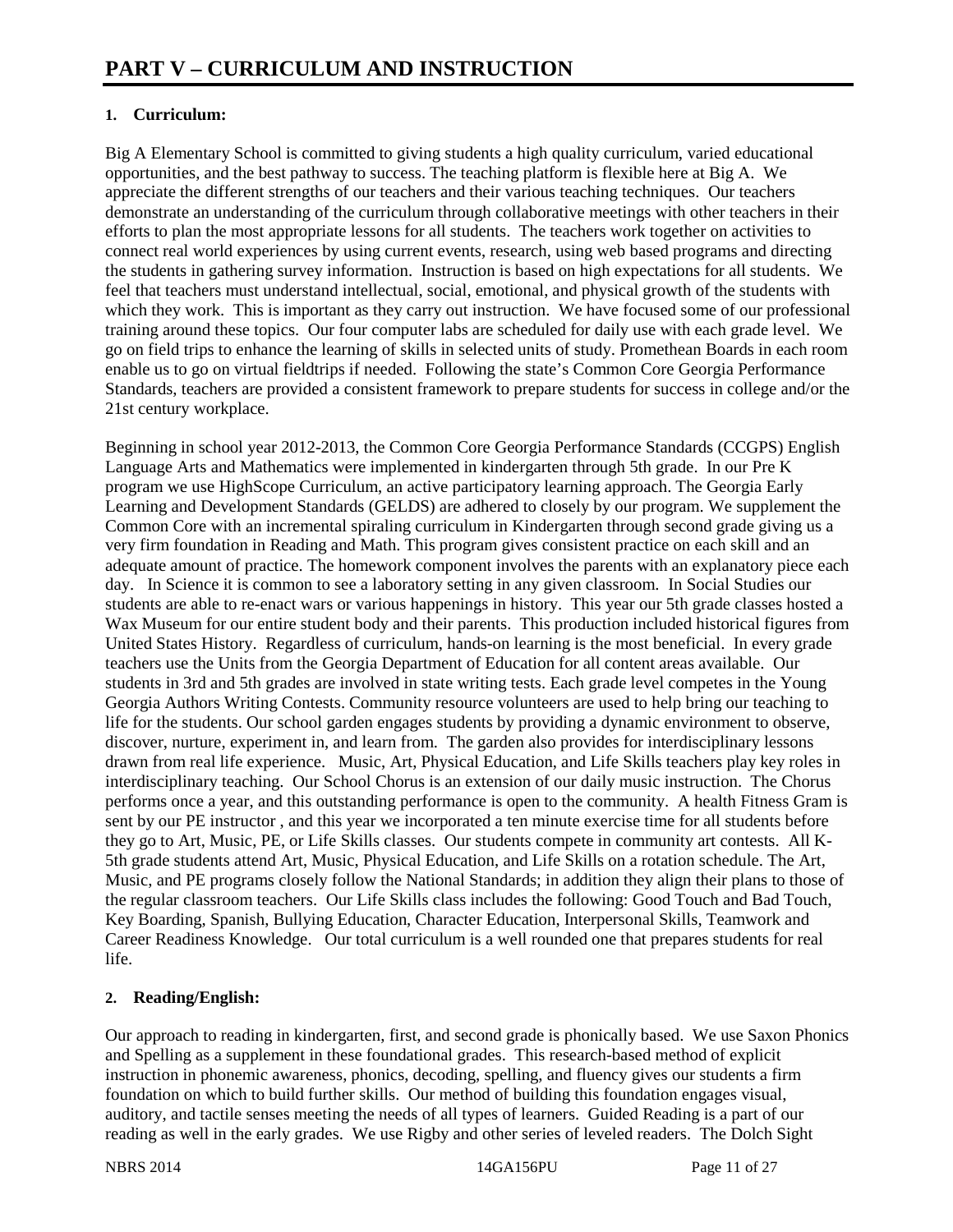Word List is frequently used in these grades as well. We believe that students in Kindergarten must be able to recognize 100 sight words in order to be successful in the first grade. We use book buddies in kindergarten as a way to engage parents in their child's reading and in first grade this transitions to the Accelerated Reader Program which involves the parent as they both read to their child and listen to him read. We have one special paraprofessional assigned to 1st grade each day to work one-on-one or in a small group with students on specific reading skills. In grades K-5 we have Response to Intervention in our designated Prime Time, 8:00-8:30 three days each week, for the students working below grade level. Assessment data determines which students need interventions and exactly how these are to be implemented during "Prime Time." These groups are flexible and students move in and out of them as needed. Differentiated instruction takes place during this time and throughout the day. We have also incorporated enrichment sessions two days a week for those students who are working above grade level. We use Indirect and Direct Instruction techniques to meet the needs of all types of learners. Through cooperative learning we teach responsibility, patience, and understanding. We also use the Assessment For Learning approach with our students. We look at the objective, take it apart, use T Charts, and plan with the end in mind. Brainstorming is a technique that we use before units begin. We rely heavily on Thinking Maps to introduce and sum up material. We are constantly looking for ways to improve student performance in reading. We have incorporated "Reading Buddies" in Kindergarten. Each Kindergarten works with 4th or 5th grade class. We want all students to love reading.

#### **3. Mathematics:**

Our school uses many approaches to teach Math. We believe that the hands on approach and the use of manipulatives give the students a better understanding of Math Common Core Standards. We want students to realize what they already know and build on that knowledge, providing them with a long lasting mastery of the skills. We use research based programs for primary and upper grades. In grades K-2 we use a core math program that spirals skills, various computer programs, and Trade books. These approaches used together give us a firm foundation and true understanding of numbers. In grades 3-5 the teachers use units, Math computer programs, and Trade books to teach the skills. Our units in all grades are built around the Common Core Standards. Some are developed in collaboration with other teachers and some come from the SLD site on the GADOE. We are fortunate enough to have a Promeathean Board in each classroom. The answer is important, but we also focus on how we get the answer. Students are asked to make an entry in Math Journals daily. We think our students have a high level of mastery for that skill if they can explain the process to us verbally or in written form. Thinking Maps and Exemplars are used throughout the school for math. Progress is monitored though a national screener, benchmarks, informal and formal assessments. SuccessMaker Math gives valuable feedback to our teachers. These tools are also used to drive our instruction. Vertical and Horizontal collaboration for our teachers has revealed the students gaps between each grade level. We include peer tutoring and cooperative learning in Math as a regular part of our day. This year we departmentalized for content areas. We teach math living skills, estimation, measurement, time, simple math, through our school-wide garden. With our integration of math, writing, literature and gardening we hope to see more of our students score in the "exceeds" category on the state tests.

Our School Garden is a big hit! Our 5th graders can't wait to paint the wooden fence around the garden. This will happen after they have measured and estimated how much paint to buy and how much it will cost. Students enjoy being responsible for their duties. Now they see the need to learn the skills we teach them in a more meaningful light.

#### **4. Additional Curriculum Area:**

Opportunities for Pre-K through 5th grade students to experience meaningful and thoughtfully planned science instruction is available. It is crucial that students possess reasoning skills, critical thinking skills and understanding to compete in a global society. Students learn to question, describe, test, explain, and communicate at our school. Our science program, while driven by the Common Core Standards, encourages children's natural tendencies to explore and learn and manipulate and communicate data . As students are encouraged to assume responsibility for their own learning, inquiry science is an essential vehicle for acquiring these skills. Beginning with our Kindergarten classes we teach the fundamentals of scientific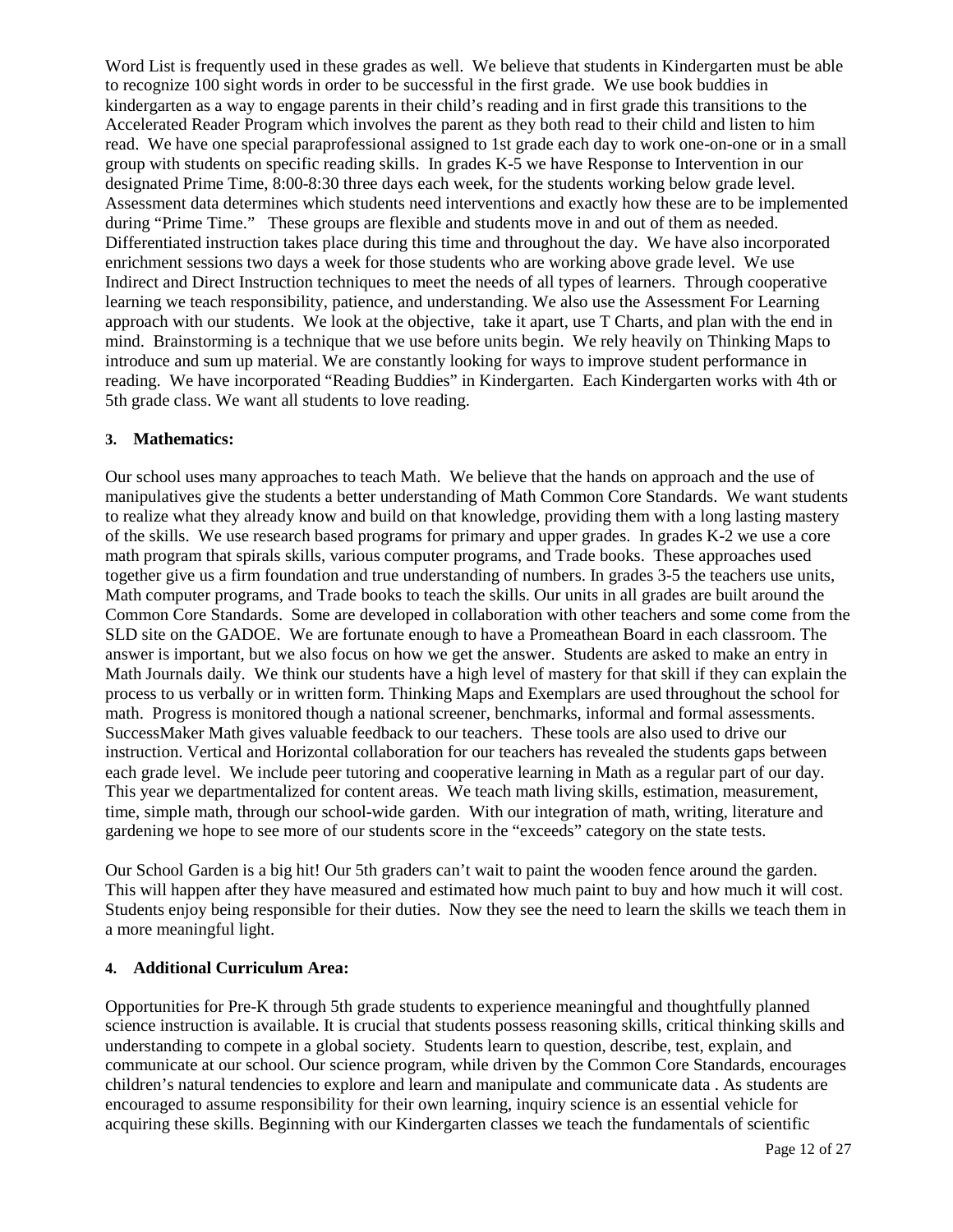inquiry and research. Hands-on activities are a part of our regular instruction. We use internet, reference materials, and library books to enhance our learning. We use our School Garden in all subjects, especially Science. The students in grades PK-5 research plants. They explore the root system, composting, the best climate, foliage, maintenance, and the yield. They then know the path of their food before it reached their table.

The students enjoy the garden and they love getting their hands dirty. This year we started our GREEN CLUB. This club focuses on recycling and is open to 3rd grade students. The intention of this club is to learn about decomposition, global warming, and being good stewards of our earth. We also started a GARDEN CLUB available to 4th graders. This is different from the school garden. This club focuses on the campus landscape. They plant trees and flowers, place mulch, and trim shrubs. These activities involve science content in many ways. They have really taken pride in our school grounds. Their motto is "Life's a Garden…Dig It". We are excited, we are about creating a scaled "Planet Walk" which begins on our campus and conclude at the near-by high school. Our faculty is constantly seeking innovative projects to enhance the learning experiences of our students.

#### **5. Instructional Methods:**

We believe that a student must be engaged in active learning for it to be meaningful. We build on the things that students already know. Our teachers plan with the end in mind. Universal Screeners and pre-assessment data determine our instruction. We assist students in planning their learning goals, and sometimes let them choose how they want to meet them. We use a variety of research-based strategies. We have four computer labs where students engage in interactive programs and research. Each classroom has a Promethean board. This year we began a new model for our gifted students. We use Blooms Taxonomy to encourage the students to think outside the box in all classrooms.. We believe these students need this advanced instruction. In social studies we focus not only on the Common Core Standards but also on a more in-depth teaching of those standards.

As we try to address the individual learning differences, we find differentiation to be our friend. We challenge and support each student's learning in three ways: differentiation in content, differentiation in process, and differentiation of product. On Monday through Wednesday during the Prime Time period our housekeeper, nurse, librarian, counselor, secretaries, and all the paraprofessionals assist in teaching.

These strategies served as a great vehicle in meeting the needs of our students in a systemic way. The model also serves as an instructional organizational time piece for our teachers in RTI. It is hard to find time to teach those skills one on one during the regular day, but Prime Time makes that possible. The results of Universal Screeners and classroom assessments diagnose need. Teachers in each grade implement and document interventions. We consistently do skill specific probes on students. Students flow in and out of these groups easily. When they need help, we get it for them. When they have mastered the skill we move on. On Thursday and Friday during this time everyone enjoys enrichment. We work on grade level projects involving them in discussions which answer thought-provoking questions such as, "What would I do if I were stranded on a desert island?"We have had them research the cost of building a house, how to grow a garden, how to make a boat float, and the reasons we need blood. We engage the students in authentic learning often in an effort to increase high- interest and the achievement of a well-rounded education.

#### **6. Professional Development:**

We pride ourselves in being life-long learners. We model for the students that we attend classes learning new things just like they do. We have professional development at different levels: State, District and School. Data drives choices for professional development topics. The bulk of our data comes from the Criterion Referenced Competency Test, State Writing Test, GRASP National Screener, grade level benchmarks, summative and formative assessments. This training occurs during and after school hours.

At the state level we are presently involved in the Teacher Keys Evaluation System Training and the Leader Keys Evaluation System Training from the Georgia Department of Education. This training is imperative to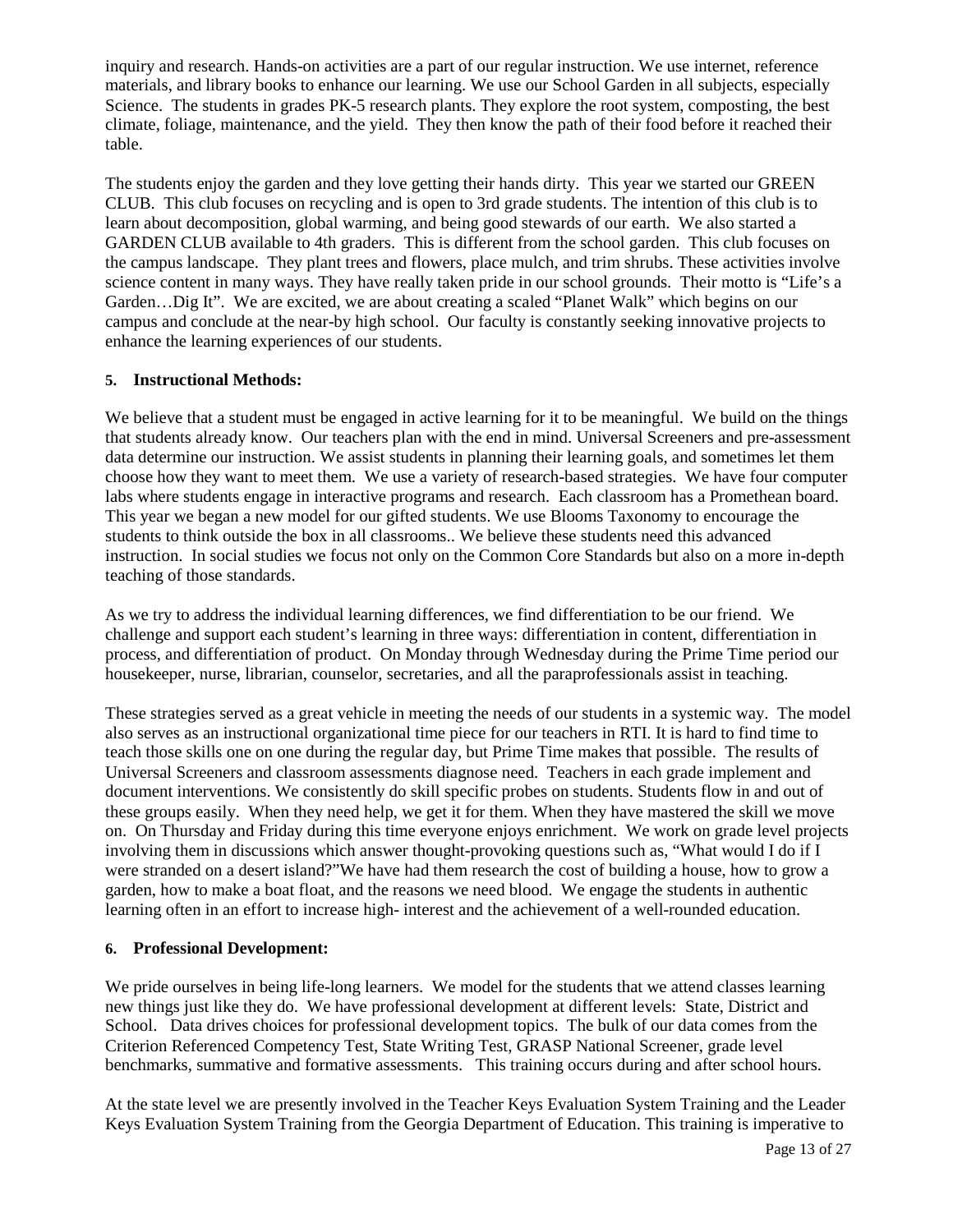understanding the standards of this new performance based evaluation. Teachers receive Professional Development Units for completion of training. We are also involved Charter System Training. The administration receives training in many areas such as Charter, School Accreditation, and Legal Advisement Sessions.

At the county level we have professional development on Charter System Preparation, Special Education Curriculum, Mindset Restraint, GRASP, Peggy Terrell Writing, Digital Curriculum Training, K Literacy Training, Media Specialists, Pre K Lead and Support Teacher, Thinking Maps, English Language Learners, Job A Lot Training, and Gifted Education. Our School has pulled in training on Student Learning Objectives, The Framework of Poverty, Assessment for Learning redelivery, Student Learning Objective Training, and GRASP.

We not only provide professional development for our teachers but for our support personnel as well. We have provided training for our paraprofessionals on two programs: Poverty in the Classroom and Stewards of Children. Training has been provided for our clerical staff on GTID, Infinite Campus, and Smart Fusion. Our school housekeeping team has been trained on Chemical Safety and care of new floors.

We feel that providing training not only gives explains procedure and lets everyone know what is expected, but also it makes them more invested stakeholders. We also believe training gives everyone a sense of confidence in their job.

We are a professional learning community at Big A. Teacher collaboration, horizontally within grade levels and vertically with other grade levels closes academic gaps assuring continuous communication in sharing new ideas. If it works well we share it, if it doesn't work, we share it as well. Our goal is the same, to help every student succeed. It takes teachers, paraprofessionals, housekeepers, clerical, and administrators working together to prepare our students to be life-long learners.

#### **7. School Leadership**

Everyone here is expected to be a leader at their own level. Our students are leaders in the classroom, Garden Club, Green Club, and Chorus. Our administration, faculty, and staff set leadership examples for all students.

Our Principal and Assistant Principal are the instructional leaders. We see this shared role as support for our students, staff, and parents. The doors are not only open to staff, but to students and parents as well. Much effort has been put forth to foster a comfortable working relationship among all involved, and this has been achieved by the administrators being available and approachable. We focus leadership efforts on student and staff safety and student and staff success. The Principal and Assistant Principal are positive, proactive, and really like to celebrate not only achieved success, but also good efforts. Under the guidance of the principal the atmosphere is a positive one. Staff and students are made to feel valued and important. Disciplinary, parental, and safety issues are handled by the administration and communicated to the staff in an appropriate and timely manner.

Our school has a CIA Team. This team deals with the Curriculum, Instruction, and Assessment issues. Each member of the team represents a grade level or specific group of teachers. They relay all the information from the ones they represent to the team and from the team back to the folks they represent. We also have a DOT group. This team deals with Daily Operations, lunchroom, hallways, parking lot, maintenance issues, and more. They represent each grade level and are responsible for carrying information from the meetings to the ones they represent. Our RTI, Response To Intervention, team meets about the progress or lack of progress of students after the grade level has met and planned interventions to meet specific needs of students. This team is instrumental in looking at data, probes, and determining if the student needs to move to Tier 2 interventions. Our BOOST suggests when the staff needs a "Pick me up." They may plan an activity or may asked that something be planned. They also are in charge of our publicity, through our newspaper, webpage, or our face book page. Our DATA team gathers data and enters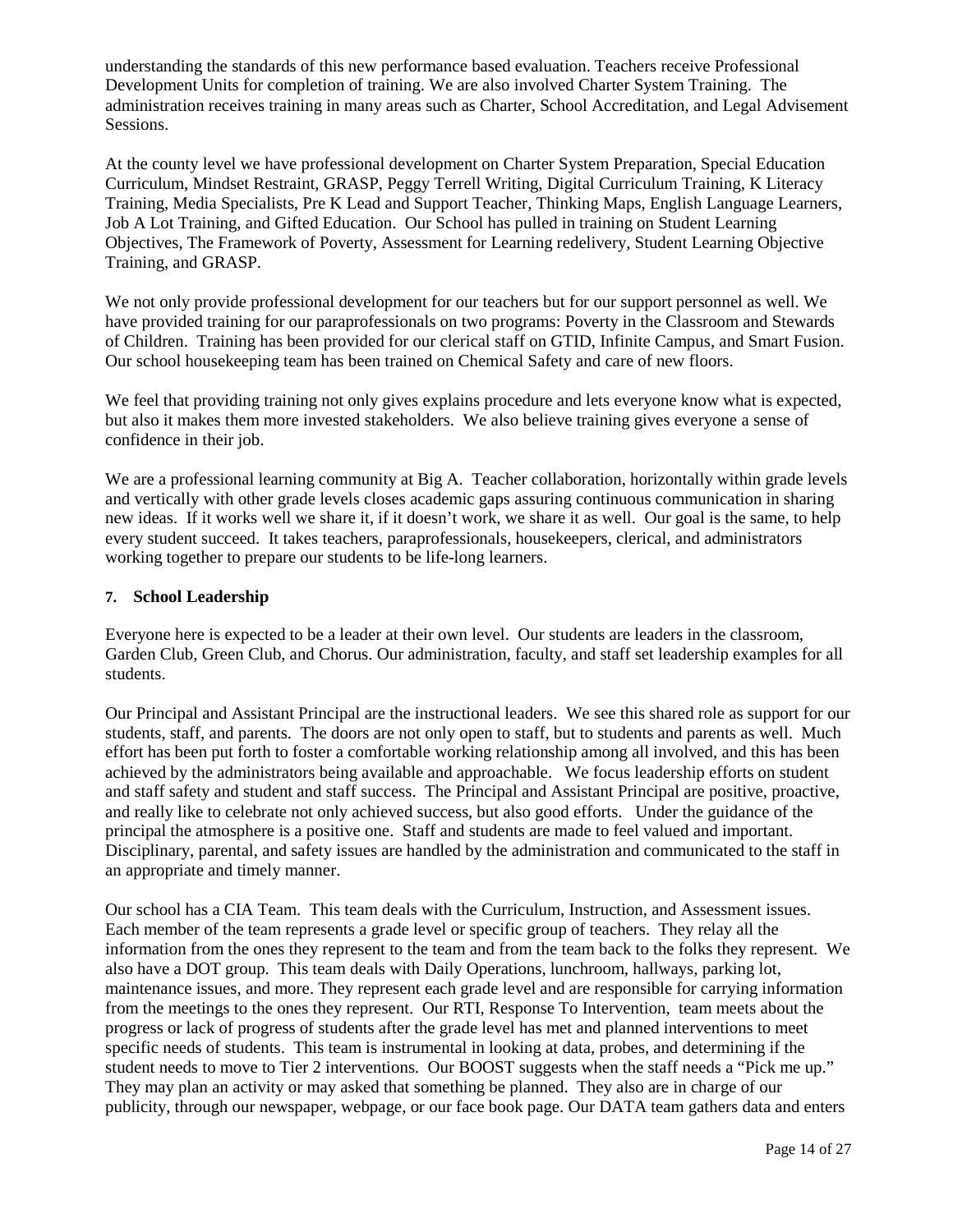when needed. Each team consists of teachers, support personal, and administrators. All communication is a two way street; the team members take information back and forth as needed.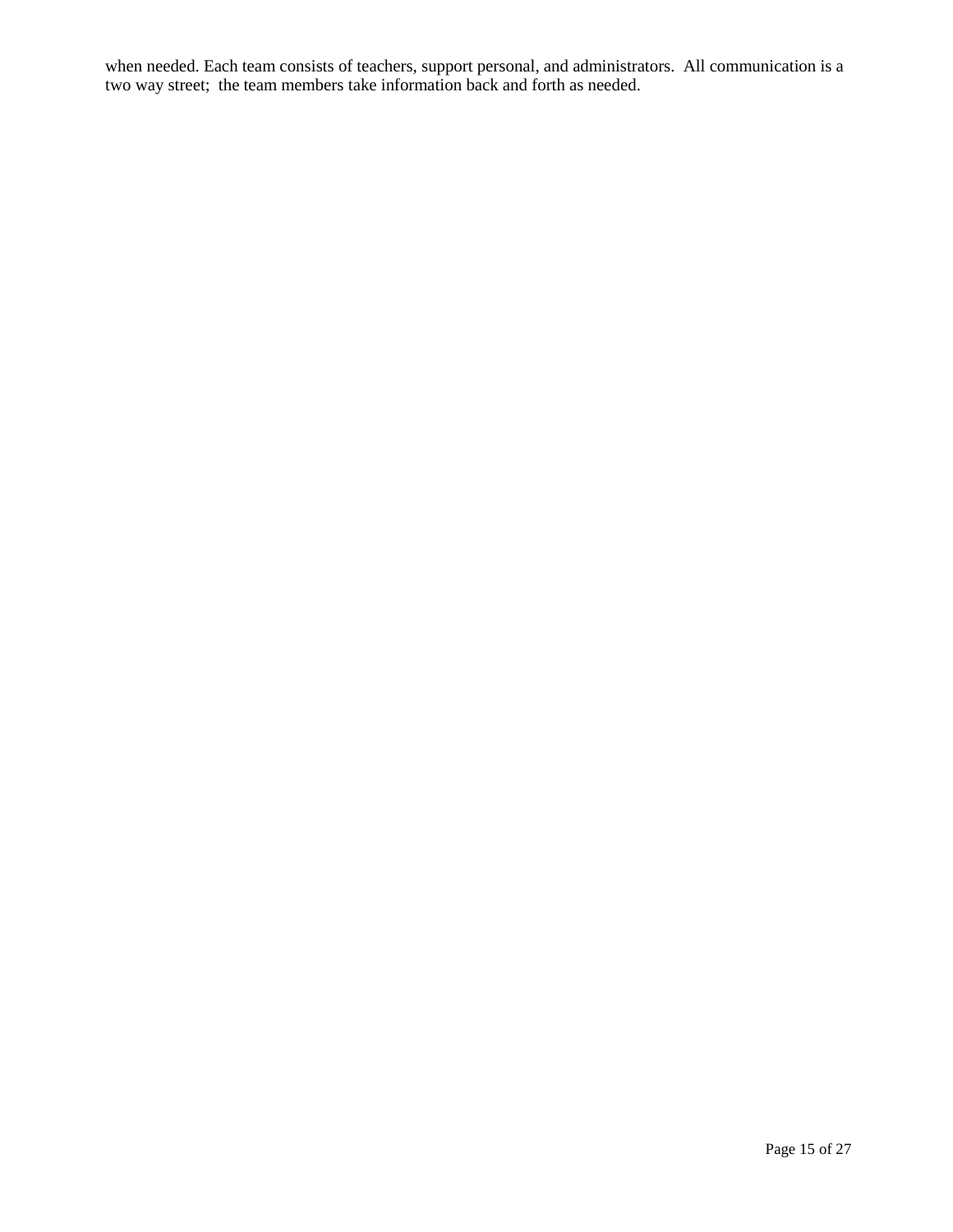**Subject:** <u>Math</u> **Test:** <u>CRCT</u><br> **All Students Tested/Grade:** 3 **CRCT**<br> **Edition/Publi Publisher:** Riverside

# **All Students Tested/Grade:** 3 **Edition/Publication Year:** 2013

| <b>School Year</b>                             | 2012-2013      | 2011-2012    | 2010-2011      | 2009-2010      | 2008-2009        |
|------------------------------------------------|----------------|--------------|----------------|----------------|------------------|
| Testing month                                  | Apr            | Apr          | Apr            | Apr            | Apr              |
| <b>SCHOOL SCORES*</b>                          |                |              |                |                |                  |
| % Proficient plus % Advanced                   | 98             | 87           | 98             | 100            | 96               |
| % Advanced                                     | 54             | 63           | 69             | 68             | 78               |
| Number of students tested                      | 65             | 76           | 65             | 62             | 82               |
| Percent of total students tested               | 100            | 100          | 100            | 100            | 100              |
| Number of students tested with                 | $\overline{0}$ | $\mathbf{0}$ | $\mathbf{1}$   | $\mathbf{1}$   | $\boldsymbol{0}$ |
| alternative assessment                         |                |              |                |                |                  |
| % of students tested with                      | $\overline{0}$ | $\mathbf{0}$ | $\overline{2}$ | $\overline{2}$ | $\overline{0}$   |
| alternative assessment                         |                |              |                |                |                  |
| <b>SUBGROUP SCORES</b>                         |                |              |                |                |                  |
| 1. Free and Reduced-Price                      |                |              |                |                |                  |
| Meals/Socio-Economic/                          |                |              |                |                |                  |
| <b>Disadvantaged Students</b>                  |                |              |                |                |                  |
| % Proficient plus % Advanced                   | 100            | 84           | 95             | 97             | 92               |
| % Advanced                                     | 42             | 53           | 53             | 69             | 53               |
| Number of students tested                      | 31             | 32           | 76             | 35             | 40               |
| 2. Students receiving Special                  |                |              |                |                |                  |
| <b>Education</b>                               |                |              |                |                |                  |
| % Proficient plus % Advanced                   |                |              |                |                |                  |
| % Advanced                                     |                |              |                |                |                  |
| Number of students tested                      |                |              |                |                |                  |
| 3. English Language Learner<br><b>Students</b> |                |              |                |                |                  |
| % Proficient plus % Advanced                   |                |              |                |                |                  |
| % Advanced                                     |                |              |                |                |                  |
| Number of students tested                      |                |              |                |                |                  |
| 4. Hispanic or Latino                          |                |              |                |                |                  |
| <b>Students</b>                                |                |              |                |                |                  |
| % Proficient plus % Advanced                   |                |              |                |                |                  |
| % Advanced                                     |                |              |                |                |                  |
| Number of students tested                      |                |              |                |                |                  |
| 5. African-American                            |                |              |                |                |                  |
| <b>Students</b>                                |                |              |                |                |                  |
| % Proficient plus % Advanced                   |                |              |                |                |                  |
| % Advanced                                     |                |              |                |                |                  |
| Number of students tested                      |                |              |                |                |                  |
| <b>6. Asian Students</b>                       |                |              |                |                |                  |
| % Proficient plus % Advanced                   |                |              |                |                |                  |
| % Advanced                                     |                |              |                |                |                  |
| Number of students tested                      |                |              |                |                |                  |
| 7. American Indian or                          |                |              |                |                |                  |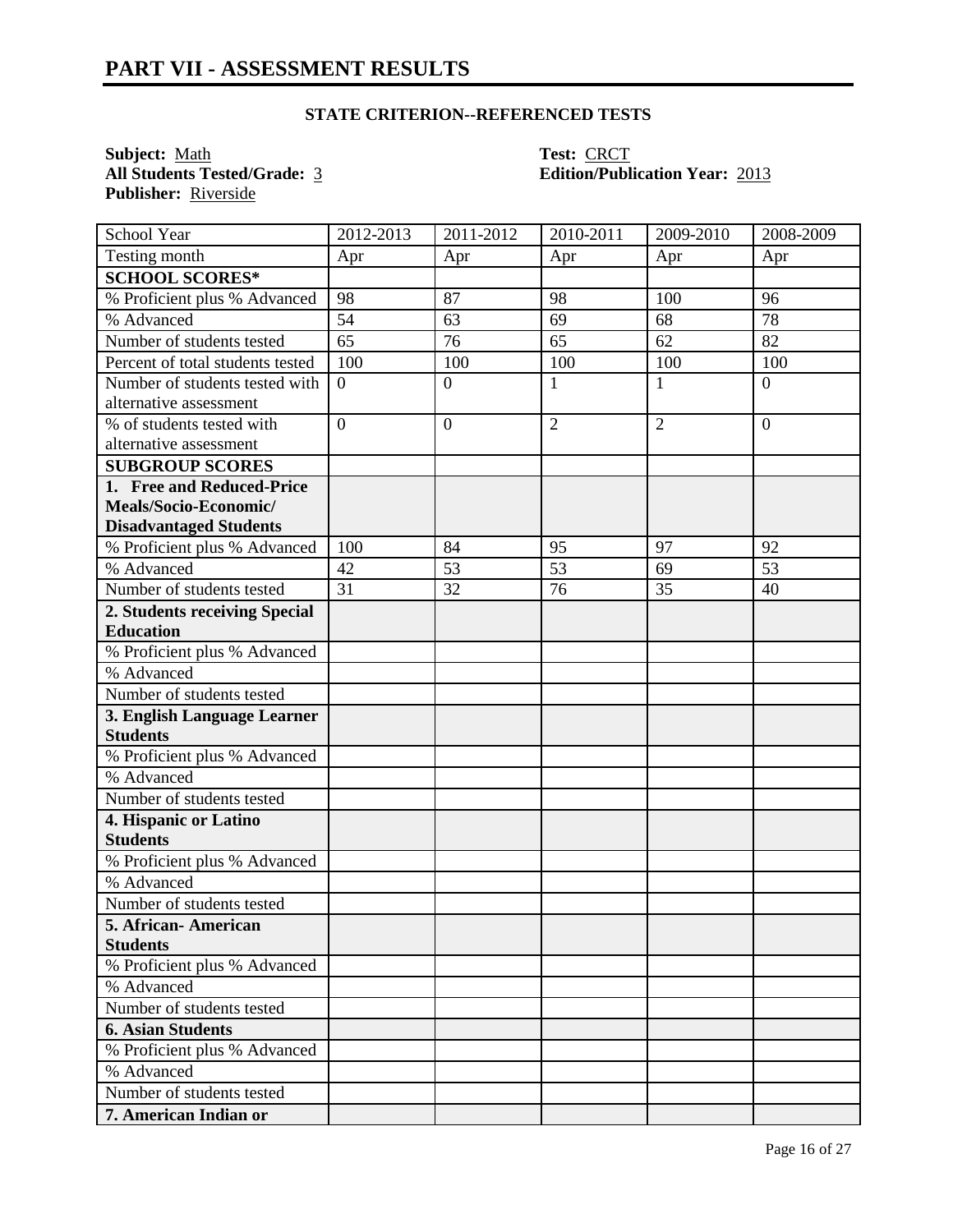| <b>Alaska Native Students</b>    |    |    |    |     |    |
|----------------------------------|----|----|----|-----|----|
| % Proficient plus % Advanced     |    |    |    |     |    |
| % Advanced                       |    |    |    |     |    |
| Number of students tested        |    |    |    |     |    |
| 8. Native Hawaiian or other      |    |    |    |     |    |
| <b>Pacific Islander Students</b> |    |    |    |     |    |
| % Proficient plus % Advanced     |    |    |    |     |    |
| % Advanced                       |    |    |    |     |    |
| Number of students tested        |    |    |    |     |    |
| 9. White Students                |    |    |    |     |    |
| % Proficient plus % Advanced     | 98 | 87 | 98 | 100 | 96 |
| % Advanced                       | 59 | 63 | 69 | 69  | 78 |
| Number of students tested        | 46 | 70 | 65 | 62  | 82 |
| 10. Two or More Races            |    |    |    |     |    |
| identified Students              |    |    |    |     |    |
| % Proficient plus % Advanced     |    |    |    |     |    |
| % Advanced                       |    |    |    |     |    |
| Number of students tested        |    |    |    |     |    |
| 11. Other 1: Other 1             |    |    |    |     |    |
| % Proficient plus % Advanced     |    |    |    |     |    |
| % Advanced                       |    |    |    |     |    |
| Number of students tested        |    |    |    |     |    |
| 12. Other 2: Other 2             |    |    |    |     |    |
| % Proficient plus % Advanced     |    |    |    |     |    |
| % Advanced                       |    |    |    |     |    |
| Number of students tested        |    |    |    |     |    |
| 13. Other 3: Other 3             |    |    |    |     |    |
| % Proficient plus % Advanced     |    |    |    |     |    |
| % Advanced                       |    |    |    |     |    |
| Number of students tested        |    |    |    |     |    |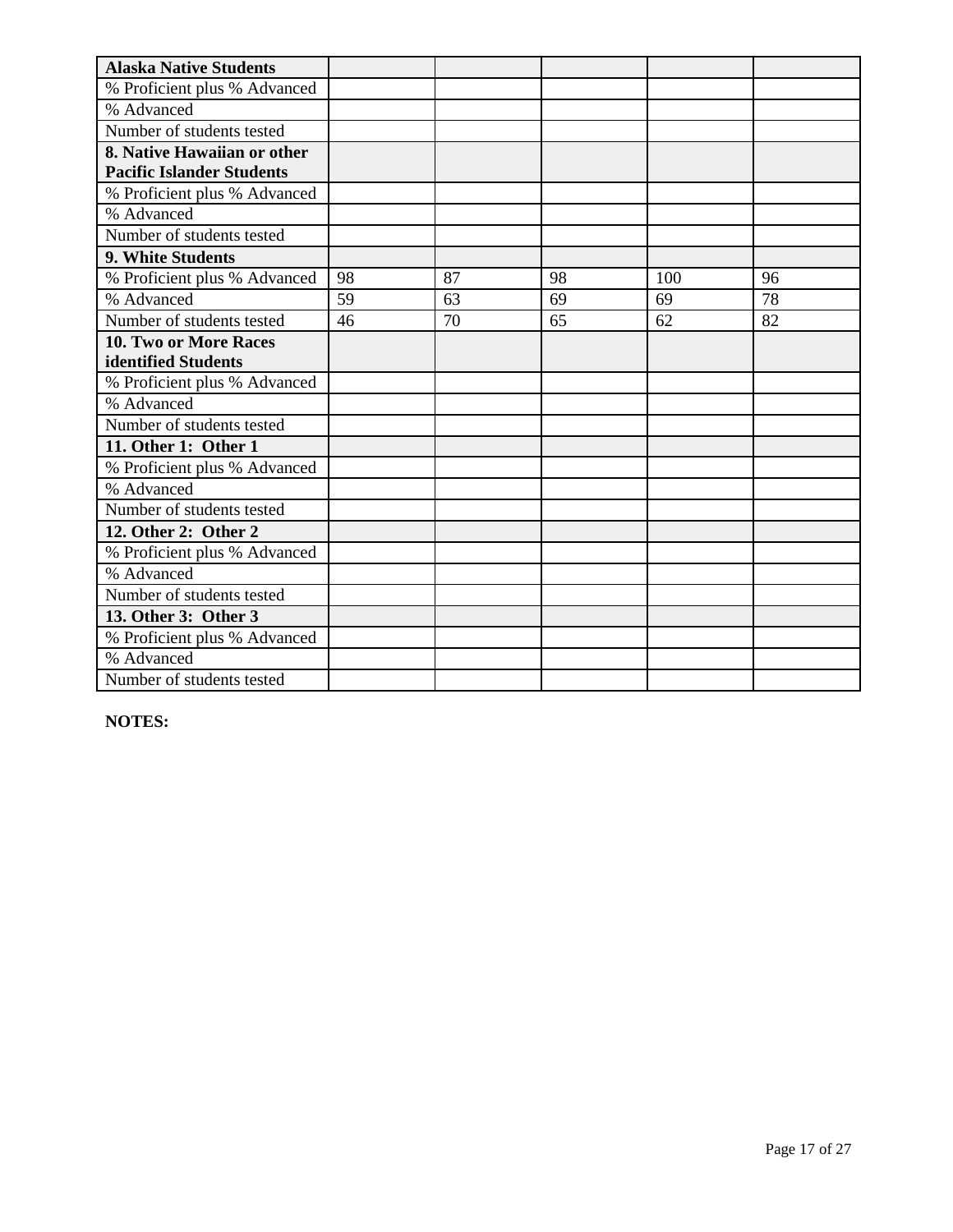**Subject:** <u>Math</u> **Test:** <u>CRCT</u><br> **All Students Tested/Grade:** 4 **CONT**<br> **Edition/Public CONT Publisher:** Riverside

# **All Students Tested/Grade:** 4 **Edition/Publication Year:** 2013

| School Year                      | 2012-2013        | 2011-2012    | 2010-2011      | 2009-2010       | 2008-2009       |
|----------------------------------|------------------|--------------|----------------|-----------------|-----------------|
| Testing month                    | Apr              | Apr          | Apr            | Apr             | Apr             |
| <b>SCHOOL SCORES*</b>            |                  |              |                |                 |                 |
| % Proficient plus % Advanced     | 96               | 96           | 93             | 89              | 94              |
| % Advanced                       | 48               | 51           | 57             | 42              | 63              |
| Number of students tested        | 74               | 80           | 75             | 109             | 84              |
| Percent of total students tested | 100              | 100          | 100            | 100             | 100             |
| Number of students tested with   | $\boldsymbol{0}$ | $\mathbf{1}$ | $\overline{0}$ | $\overline{0}$  | $\theta$        |
| alternative assessment           |                  |              |                |                 |                 |
| % of students tested with        | $\overline{0}$   | $\mathbf{1}$ | $\overline{0}$ | $\overline{0}$  | $\theta$        |
| alternative assessment           |                  |              |                |                 |                 |
| <b>SUBGROUP SCORES</b>           |                  |              |                |                 |                 |
| 1. Free and Reduced-Price        |                  |              |                |                 |                 |
| Meals/Socio-Economic/            |                  |              |                |                 |                 |
| <b>Disadvantaged Students</b>    |                  |              |                |                 |                 |
| % Proficient plus % Advanced     | 91               | 97           | 87             | 79              | 92              |
| % Advanced                       | 43               | 48           | 47             | $\overline{34}$ | $\overline{50}$ |
| Number of students tested        | 35               | 40           | 30             | 47              | 26              |
| 2. Students receiving Special    |                  |              |                |                 |                 |
| <b>Education</b>                 |                  |              |                |                 |                 |
| % Proficient plus % Advanced     |                  |              |                | 1               |                 |
| % Advanced                       |                  |              |                |                 |                 |
| Number of students tested        |                  |              |                |                 |                 |
| 3. English Language Learner      |                  |              |                |                 |                 |
| <b>Students</b>                  |                  |              |                |                 |                 |
| % Proficient plus % Advanced     |                  |              |                |                 |                 |
| % Advanced                       |                  |              |                |                 |                 |
| Number of students tested        |                  |              |                |                 |                 |
| 4. Hispanic or Latino            |                  |              |                |                 |                 |
| <b>Students</b>                  |                  |              |                |                 |                 |
| % Proficient plus % Advanced     |                  |              |                |                 |                 |
| % Advanced                       |                  |              |                |                 |                 |
| Number of students tested        |                  |              |                |                 |                 |
| 5. African- American             |                  |              |                |                 |                 |
| <b>Students</b>                  |                  |              |                |                 |                 |
| % Proficient plus % Advanced     |                  |              |                |                 |                 |
| % Advanced                       |                  |              |                |                 |                 |
| Number of students tested        |                  |              |                |                 |                 |
| <b>6. Asian Students</b>         |                  |              |                |                 |                 |
| % Proficient plus % Advanced     |                  |              |                |                 |                 |
| % Advanced                       |                  |              |                |                 |                 |
| Number of students tested        |                  |              |                |                 |                 |
| 7. American Indian or            |                  |              |                |                 |                 |
| <b>Alaska Native Students</b>    |                  |              |                |                 |                 |
| % Proficient plus % Advanced     |                  |              |                |                 |                 |
| % Advanced                       |                  |              |                |                 |                 |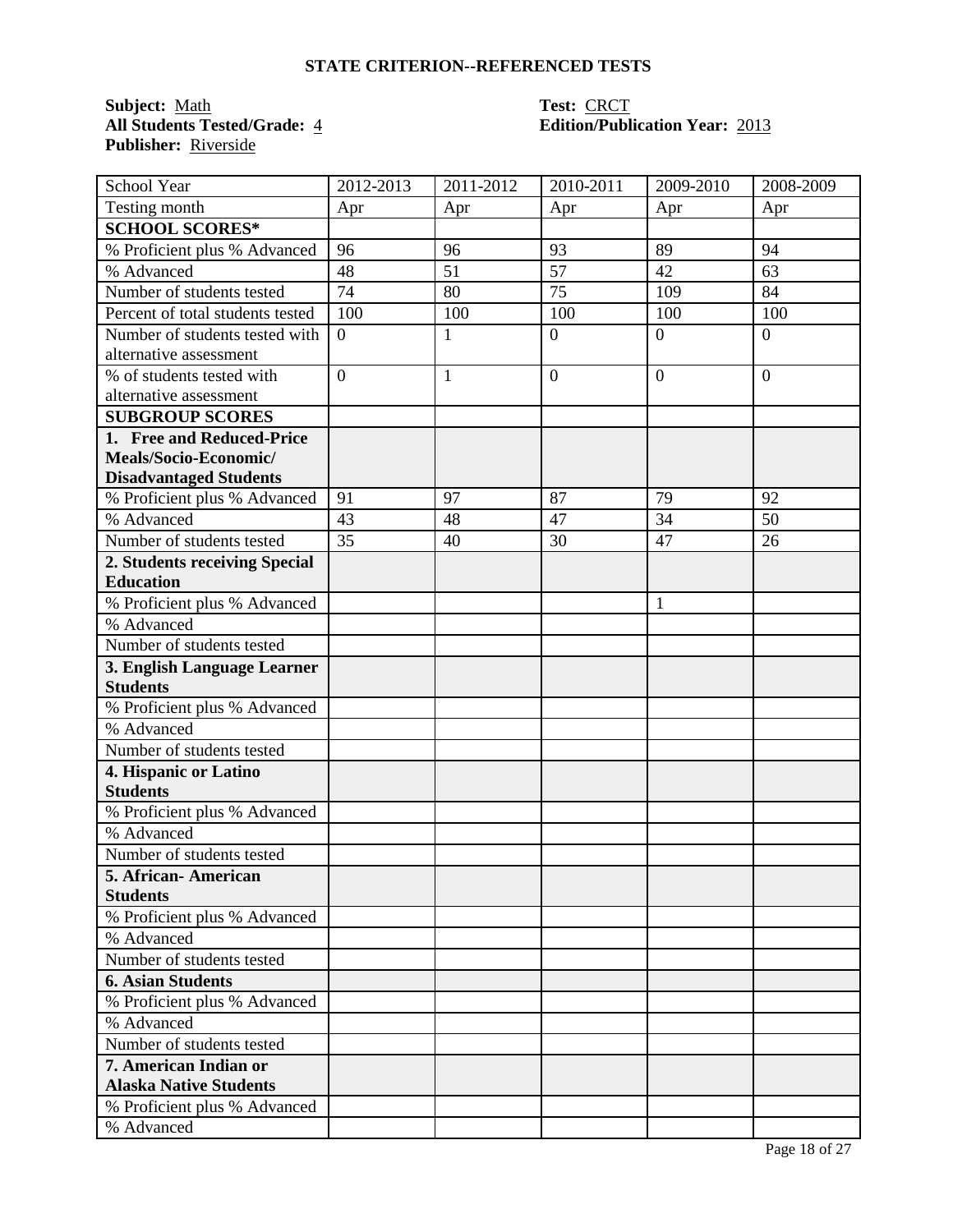| Number of students tested        |    |    |    |    |    |
|----------------------------------|----|----|----|----|----|
| 8. Native Hawaiian or other      |    |    |    |    |    |
| <b>Pacific Islander Students</b> |    |    |    |    |    |
| % Proficient plus % Advanced     |    |    |    |    |    |
| % Advanced                       |    |    |    |    |    |
| Number of students tested        |    |    |    |    |    |
| <b>9. White Students</b>         |    |    |    |    |    |
| % Proficient plus % Advanced     | 95 | 97 | 94 | 93 | 94 |
| % Advanced                       | 56 |    | 58 | 46 | 67 |
| Number of students tested        | 66 | 66 | 62 | 91 | 69 |
| 10. Two or More Races            |    |    |    |    |    |
| identified Students              |    |    |    |    |    |
| % Proficient plus % Advanced     |    |    |    |    |    |
| % Advanced                       |    |    |    |    |    |
| Number of students tested        |    |    |    |    |    |
| 11. Other 1: Other 1             |    |    |    |    |    |
| % Proficient plus % Advanced     |    |    |    |    |    |
| % Advanced                       |    |    |    |    |    |
| Number of students tested        |    |    |    |    |    |
| 12. Other 2: Other 2             |    |    |    |    |    |
| % Proficient plus % Advanced     |    |    |    |    |    |
| % Advanced                       |    |    |    |    |    |
| Number of students tested        |    |    |    |    |    |
| 13. Other 3: Other 3             |    |    |    |    |    |
| % Proficient plus % Advanced     |    |    |    |    |    |
| % Advanced                       |    |    |    |    |    |
| Number of students tested        |    |    |    |    |    |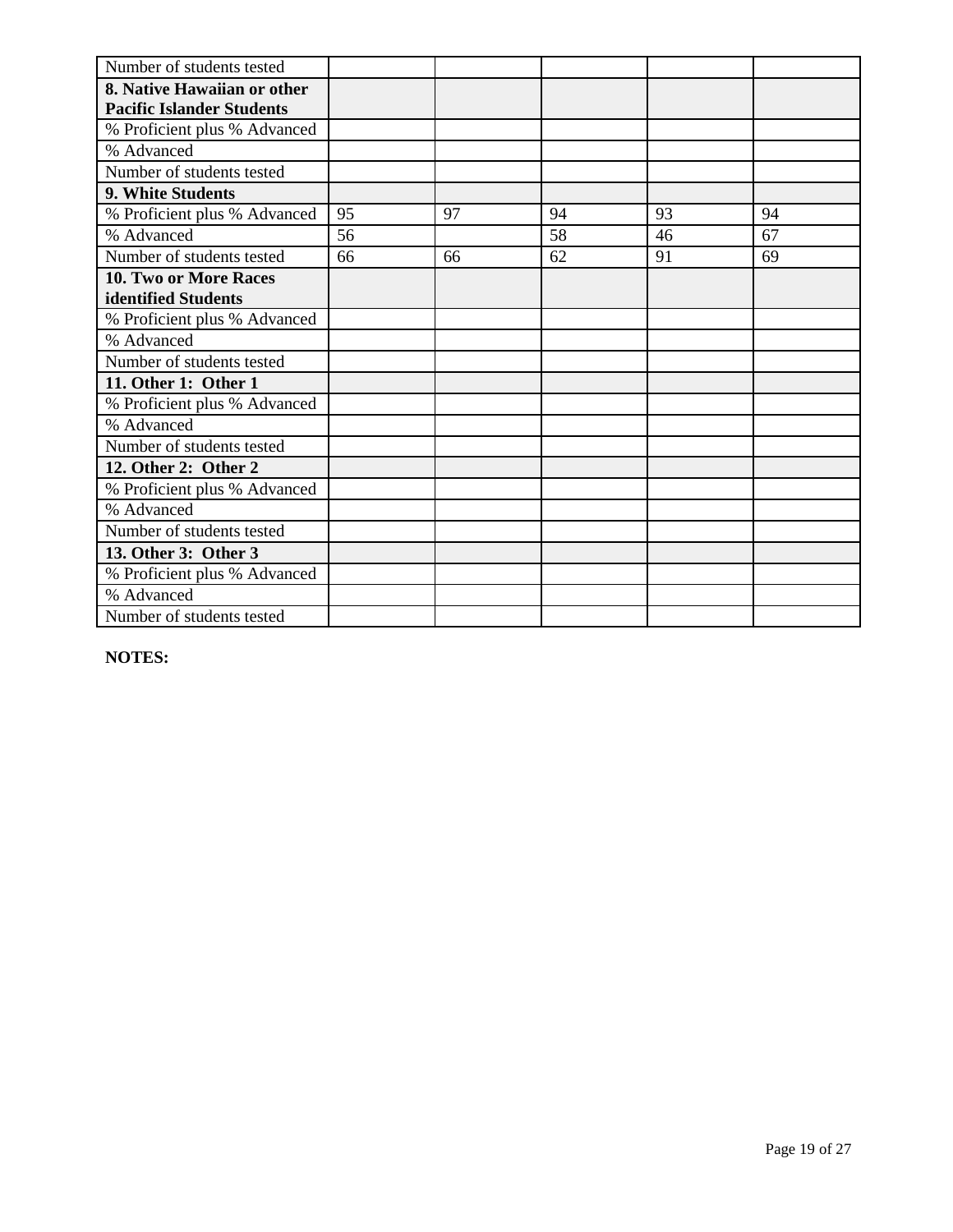**Subject:** <u>Math</u> **Test:** <u>CRCT</u><br> **All Students Tested/Grade:** 5 **CRCT**<br> **Edition/Publ Publisher:** Riverside

# **Edition/Publication Year: 2013**

| School Year                              | 2012-2013      | 2011-2012        | 2010-2011      | 2009-2010      | 2008-2009 |
|------------------------------------------|----------------|------------------|----------------|----------------|-----------|
| Testing month                            | Apr            | Apr              | Apr            | Apr            | Apr       |
| <b>SCHOOL SCORES*</b>                    |                |                  |                |                |           |
| % Proficient plus % Advanced             | 100            | 99               | 97             | 95             | 96        |
| % Advanced                               | 58             | 31               | 27             | 47             | 43        |
| Number of students tested                | 79             | 78               | 97             | 83             | 89        |
| Percent of total students tested         | 100            | 100              | 100            | 100            | 100       |
| Number of students tested with           | $\overline{0}$ | $\boldsymbol{0}$ | $\overline{0}$ | $\overline{0}$ | 3         |
| alternative assessment                   |                |                  |                |                |           |
| % of students tested with                | $\overline{0}$ | $\overline{0}$   | $\overline{0}$ | $\overline{0}$ | 3         |
| alternative assessment                   |                |                  |                |                |           |
| <b>SUBGROUP SCORES</b>                   |                |                  |                |                |           |
| 1. Free and Reduced-Price                |                |                  |                |                |           |
| Meals/Socio-Economic/                    |                |                  |                |                |           |
| <b>Disadvantaged Students</b>            |                |                  |                |                |           |
| % Proficient plus % Advanced             | 100            | 100              | 92             | 96             | 90        |
| % Advanced                               | 46             | 32               | 19             | 48             | 29        |
| Number of students tested                | 37             | 37               | 36             | 27             | 31        |
| 2. Students receiving Special            |                |                  |                |                |           |
| <b>Education</b>                         |                |                  |                |                |           |
| % Proficient plus % Advanced             |                |                  |                |                |           |
| % Advanced                               |                |                  |                |                |           |
| Number of students tested                |                |                  |                |                |           |
| 3. English Language Learner              |                |                  |                |                |           |
| <b>Students</b>                          |                |                  |                |                |           |
| % Proficient plus % Advanced             |                |                  |                |                |           |
| % Advanced                               |                |                  |                |                |           |
| Number of students tested                |                |                  |                |                |           |
| 4. Hispanic or Latino<br><b>Students</b> |                |                  |                |                |           |
| % Proficient plus % Advanced             |                |                  |                |                |           |
| % Advanced                               |                |                  |                |                |           |
| Number of students tested                |                |                  |                |                |           |
| 5. African- American                     |                |                  |                |                |           |
| <b>Students</b>                          |                |                  |                |                |           |
| % Proficient plus % Advanced             | 100            |                  |                |                |           |
| % Advanced                               | 20             |                  |                |                |           |
| Number of students tested                | 10             |                  |                |                |           |
| <b>6. Asian Students</b>                 |                |                  |                |                |           |
| % Proficient plus % Advanced             |                |                  |                |                |           |
| % Advanced                               |                |                  |                |                |           |
| Number of students tested                |                |                  |                |                |           |
| 7. American Indian or                    |                |                  |                |                |           |
| <b>Alaska Native Students</b>            |                |                  |                |                |           |
| % Proficient plus % Advanced             |                |                  |                |                |           |
| % Advanced                               |                |                  |                |                |           |
|                                          |                |                  |                |                |           |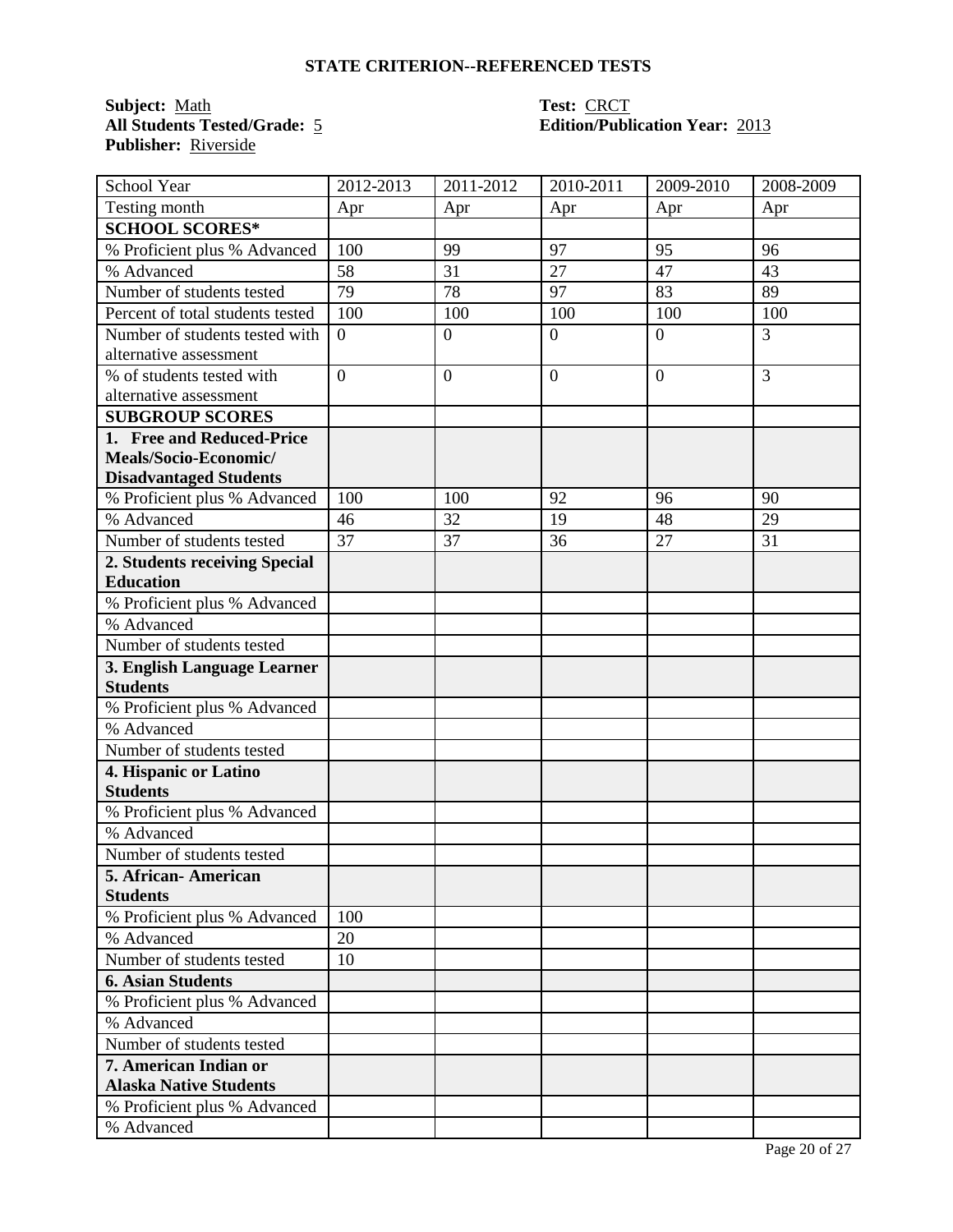| Number of students tested        |     |    |    |    |    |
|----------------------------------|-----|----|----|----|----|
| 8. Native Hawaiian or other      |     |    |    |    |    |
| <b>Pacific Islander Students</b> |     |    |    |    |    |
| % Proficient plus % Advanced     |     |    |    |    |    |
| % Advanced                       |     |    |    |    |    |
| Number of students tested        |     |    |    |    |    |
| 9. White Students                |     |    |    |    |    |
| % Proficient plus % Advanced     | 100 | 98 | 98 | 95 | 96 |
| % Advanced                       | 63  | 29 | 30 | 47 | 44 |
| Number of students tested        | 60  | 65 | 81 | 74 | 81 |
| 10. Two or More Races            |     |    |    |    |    |
| identified Students              |     |    |    |    |    |
| % Proficient plus % Advanced     |     |    |    |    |    |
| % Advanced                       |     |    |    |    |    |
| Number of students tested        |     |    |    |    |    |
| 11. Other 1: Other 1             |     |    |    |    |    |
| % Proficient plus % Advanced     |     |    |    |    |    |
| % Advanced                       |     |    |    |    |    |
| Number of students tested        |     |    |    |    |    |
| 12. Other 2: Other 2             |     |    |    |    |    |
| % Proficient plus % Advanced     |     |    |    |    |    |
| % Advanced                       |     |    |    |    |    |
| Number of students tested        |     |    |    |    |    |
| 13. Other 3: Other 3             |     |    |    |    |    |
| % Proficient plus % Advanced     |     |    |    |    |    |
| % Advanced                       |     |    |    |    |    |
| Number of students tested        |     |    |    |    |    |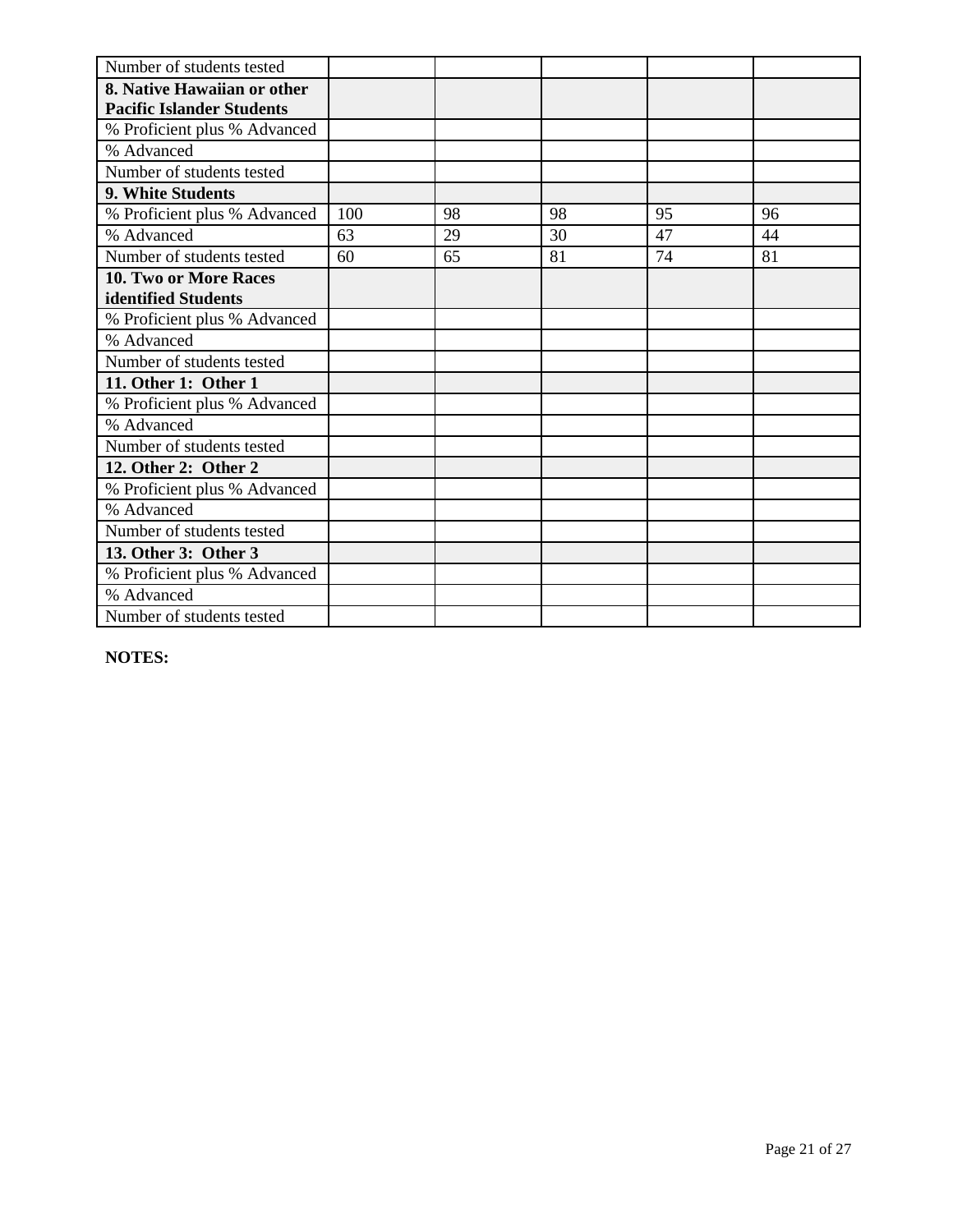**Subject:** <u>Reading/ELA</u> **Test: CRCT**<br> **All Students Tested/Grade:** 3 **Edition/Publ Publisher:** Riverside

# **All Students Tested/Grade:** 3 **Edition/Publication Year:** 2013

| School Year                                     | 2012-2013        | $\overline{2011}$ -2012 | 2010-2011    | 2009-2010    | 2008-2009      |
|-------------------------------------------------|------------------|-------------------------|--------------|--------------|----------------|
| Testing month                                   | Apr              | Apr                     | Apr          | Apr          | Apr            |
| <b>SCHOOL SCORES*</b>                           |                  |                         |              |              |                |
| % Proficient plus % Advanced                    | 100              | 97                      | 100          | 99           | 98             |
| % Advanced                                      | 68               | 57                      | 60           | 54           | 43             |
| Number of students tested                       | 65               | 76                      | 82           | 74           | 101            |
| Percent of total students tested                | 100              | 100                     | 100          | 100          | 100            |
| Number of students tested with                  | $\boldsymbol{0}$ | $\boldsymbol{0}$        | $\mathbf{1}$ | $\mathbf{1}$ | $\overline{0}$ |
| alternative assessment                          |                  |                         |              |              |                |
| % of students tested with                       | $\overline{0}$   | $\overline{0}$          | $\mathbf{1}$ | $\mathbf{1}$ | $\overline{0}$ |
| alternative assessment                          |                  |                         |              |              |                |
| <b>SUBGROUP SCORES</b>                          |                  |                         |              |              |                |
| 1. Free and Reduced-Price                       |                  |                         |              |              |                |
| Meals/Socio-Economic/                           |                  |                         |              |              |                |
| <b>Disadvantaged Students</b>                   |                  |                         |              |              |                |
| % Proficient plus % Advanced                    | 100              | 97                      | 100          | 97           | 98             |
| % Advanced                                      | 61               | 47                      | 47           | 40           | 40             |
| Number of students tested                       | 31               | 32                      | 43           | 35           | 40             |
| 2. Students receiving Special                   |                  |                         |              |              |                |
| <b>Education</b>                                |                  |                         |              |              |                |
| % Proficient plus % Advanced                    |                  |                         |              |              |                |
| % Advanced                                      |                  |                         |              |              |                |
| Number of students tested                       |                  |                         |              |              |                |
| 3. English Language Learner                     |                  |                         |              |              |                |
| <b>Students</b>                                 |                  |                         |              |              |                |
| % Proficient plus % Advanced                    |                  |                         |              |              |                |
| % Advanced                                      |                  |                         |              |              |                |
| Number of students tested                       |                  |                         |              |              |                |
| 4. Hispanic or Latino                           |                  |                         |              |              |                |
| <b>Students</b>                                 |                  |                         |              |              |                |
| % Proficient plus % Advanced                    |                  |                         |              |              |                |
| % Advanced                                      |                  |                         |              |              |                |
| Number of students tested                       |                  |                         |              |              |                |
| 5. African - American                           |                  |                         |              |              |                |
| <b>Students</b><br>% Proficient plus % Advanced |                  |                         |              |              |                |
| % Advanced                                      |                  |                         |              |              |                |
| Number of students tested                       |                  |                         |              |              |                |
|                                                 |                  |                         |              |              |                |
| <b>6. Asian Students</b>                        |                  |                         |              |              |                |
| % Proficient plus % Advanced                    |                  |                         |              |              |                |
| % Advanced<br>Number of students tested         |                  |                         |              |              |                |
| 7. American Indian or                           |                  |                         |              |              |                |
| <b>Alaska Native Students</b>                   |                  |                         |              |              |                |
| % Proficient plus % Advanced                    |                  |                         |              |              |                |
|                                                 |                  |                         |              |              |                |
| % Advanced                                      |                  |                         |              |              |                |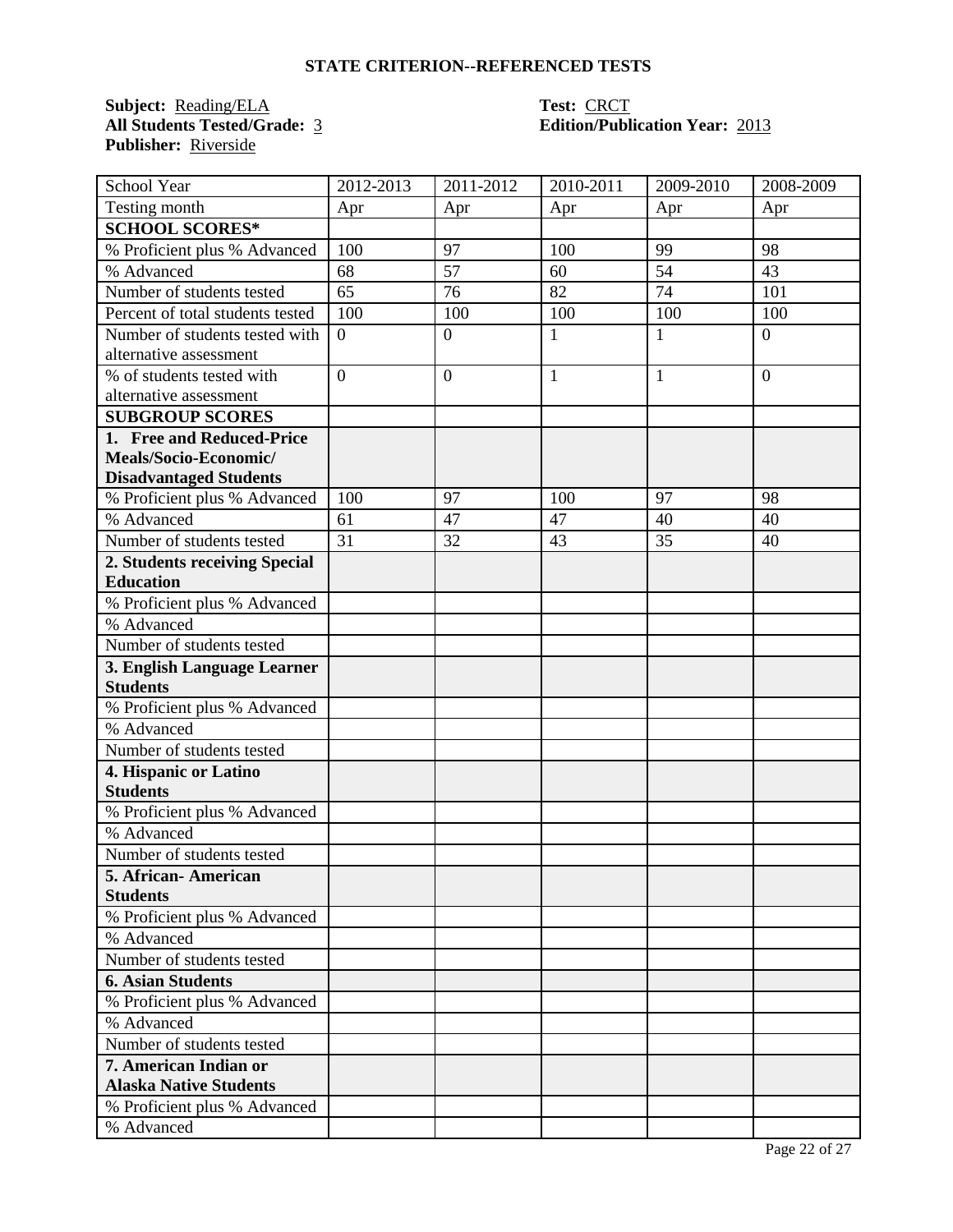| Number of students tested        |     |    |     |     |    |
|----------------------------------|-----|----|-----|-----|----|
| 8. Native Hawaiian or other      |     |    |     |     |    |
| <b>Pacific Islander Students</b> |     |    |     |     |    |
| % Proficient plus % Advanced     |     |    |     |     |    |
| % Advanced                       |     |    |     |     |    |
| Number of students tested        |     |    |     |     |    |
| 9. White Students                |     |    |     |     |    |
| % Proficient plus % Advanced     | 100 | 97 | 100 | 100 | 99 |
| % Advanced                       | 78  | 57 | 66  | 60  | 46 |
| Number of students tested        | 46  | 70 | 66  | 62  | 82 |
| 10. Two or More Races            |     |    |     |     |    |
| identified Students              |     |    |     |     |    |
| % Proficient plus % Advanced     |     |    |     |     |    |
| % Advanced                       |     |    |     |     |    |
| Number of students tested        |     |    |     |     |    |
| 11. Other 1: Other 1             |     |    |     |     |    |
| % Proficient plus % Advanced     |     |    |     |     |    |
| % Advanced                       |     |    |     |     |    |
| Number of students tested        |     |    |     |     |    |
| 12. Other 2: Other 2             |     |    |     |     |    |
| % Proficient plus % Advanced     |     |    |     |     |    |
| % Advanced                       |     |    |     |     |    |
| Number of students tested        |     |    |     |     |    |
| 13. Other 3: Other 3             |     |    |     |     |    |
| % Proficient plus % Advanced     |     |    |     |     |    |
| % Advanced                       |     |    |     |     |    |
| Number of students tested        |     |    |     |     |    |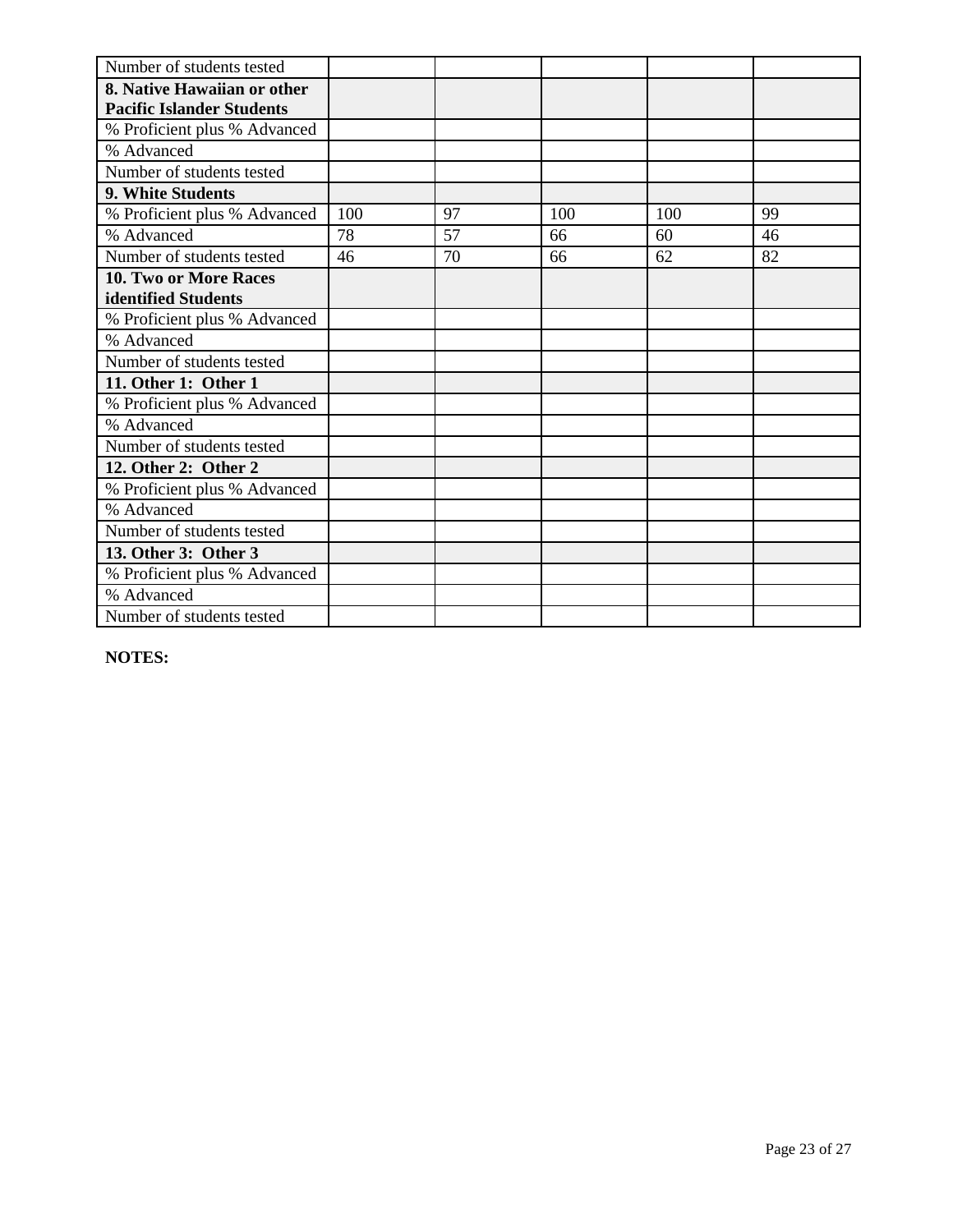**Subject:** <u>Reading/ELA</u> **Test: CRCT**<br> **All Students Tested/Grade:** 4 **Edition/Publ Publisher:** Riverside

# **All Students Tested/Grade:** 4 **Edition/Publication Year:** 2013

| School Year                                            | 2012-2013      | 2011-2012    | 2010-2011      | 2009-2010      | 2008-2009 |
|--------------------------------------------------------|----------------|--------------|----------------|----------------|-----------|
| Testing month                                          | Apr            | Apr          | Apr            | Apr            | Apr       |
| <b>SCHOOL SCORES*</b>                                  |                |              |                |                |           |
| % Proficient plus % Advanced                           | 100            | 99           | 97             | 92             | 98        |
| % Advanced                                             | 67             | 67           | 52             | 45             | 54        |
| Number of students tested                              | 73             | 81           | 75             | 109            | 84        |
| Percent of total students tested                       | 100            | 100          | 100            | 100            | 100       |
| Number of students tested with                         | $\overline{0}$ | $\mathbf{1}$ | $\overline{0}$ | $\overline{0}$ | $\theta$  |
| alternative assessment                                 |                |              |                |                |           |
| % of students tested with                              | $\overline{0}$ | $\mathbf{1}$ | $\overline{0}$ | $\overline{0}$ | $\theta$  |
| alternative assessment                                 |                |              |                |                |           |
| <b>SUBGROUP SCORES</b>                                 |                |              |                |                |           |
| 1. Free and Reduced-Price                              |                |              |                |                |           |
| Meals/Socio-Economic/                                  |                |              |                |                |           |
| <b>Disadvantaged Students</b>                          |                |              |                |                |           |
| % Proficient plus % Advanced                           | 100            | 100          | 97             | 85             | 96        |
| % Advanced                                             | 57             | 65           | 37             | 34             | 38        |
| Number of students tested                              | 35             | 40           | 30             | 47             | 26        |
| 2. Students receiving Special                          |                |              |                |                |           |
| <b>Education</b>                                       |                |              |                |                |           |
| % Proficient plus % Advanced                           |                |              |                |                |           |
| % Advanced                                             |                |              |                |                |           |
| Number of students tested                              |                |              |                |                |           |
| 3. English Language Learner                            |                |              |                |                |           |
| <b>Students</b>                                        |                |              |                |                |           |
| % Proficient plus % Advanced                           |                |              |                |                |           |
| % Advanced                                             |                |              |                |                |           |
| Number of students tested                              |                |              |                |                |           |
| 4. Hispanic or Latino                                  |                |              |                |                |           |
| <b>Students</b>                                        |                |              |                |                |           |
| % Proficient plus % Advanced                           |                |              |                |                |           |
| % Advanced                                             |                |              |                |                |           |
| Number of students tested                              |                |              |                |                |           |
| 5. African-American                                    |                |              |                |                |           |
| <b>Students</b>                                        |                |              |                |                |           |
| % Proficient plus % Advanced<br>% Advanced             |                |              |                |                |           |
| Number of students tested                              |                |              |                |                |           |
|                                                        |                |              |                |                |           |
| <b>6. Asian Students</b>                               |                |              |                |                |           |
| % Proficient plus % Advanced                           |                |              |                |                |           |
| % Advanced<br>Number of students tested                |                |              |                |                |           |
|                                                        |                |              |                |                |           |
| 7. American Indian or<br><b>Alaska Native Students</b> |                |              |                |                |           |
|                                                        |                |              |                |                |           |
| % Proficient plus % Advanced                           |                |              |                |                |           |
| % Advanced                                             |                |              |                |                |           |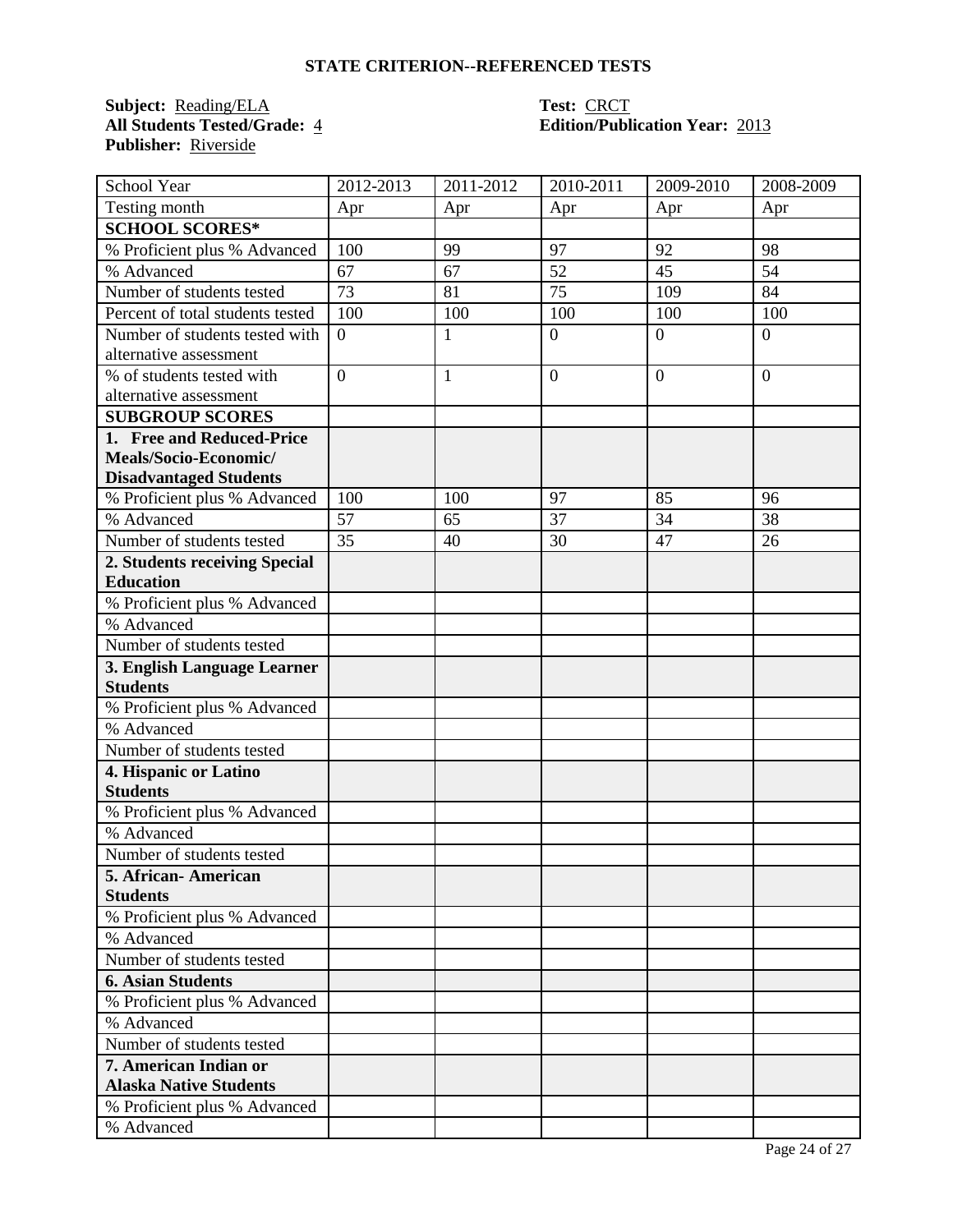| Number of students tested        |     |    |    |    |    |
|----------------------------------|-----|----|----|----|----|
| 8. Native Hawaiian or other      |     |    |    |    |    |
| <b>Pacific Islander Students</b> |     |    |    |    |    |
| % Proficient plus % Advanced     |     |    |    |    |    |
| % Advanced                       |     |    |    |    |    |
| Number of students tested        |     |    |    |    |    |
| 9. White Students                |     |    |    |    |    |
| % Proficient plus % Advanced     | 100 | 99 | 97 | 93 | 99 |
| % Advanced                       | 67  | 66 | 55 | 51 | 55 |
| Number of students tested        | 66  | 67 | 62 | 91 | 69 |
| 10. Two or More Races            |     |    |    |    |    |
| identified Students              |     |    |    |    |    |
| % Proficient plus % Advanced     |     |    |    |    |    |
| % Advanced                       |     |    |    |    |    |
| Number of students tested        |     |    |    |    |    |
| 11. Other 1: Other 1             |     |    |    |    |    |
| % Proficient plus % Advanced     |     |    |    |    |    |
| % Advanced                       |     |    |    |    |    |
| Number of students tested        |     |    |    |    |    |
| 12. Other 2: Other 2             |     |    |    |    |    |
| % Proficient plus % Advanced     |     |    |    |    |    |
| % Advanced                       |     |    |    |    |    |
| Number of students tested        |     |    |    |    |    |
| 13. Other 3: Other 3             |     |    |    |    |    |
| % Proficient plus % Advanced     |     |    |    |    |    |
| % Advanced                       |     |    |    |    |    |
| Number of students tested        |     |    |    |    |    |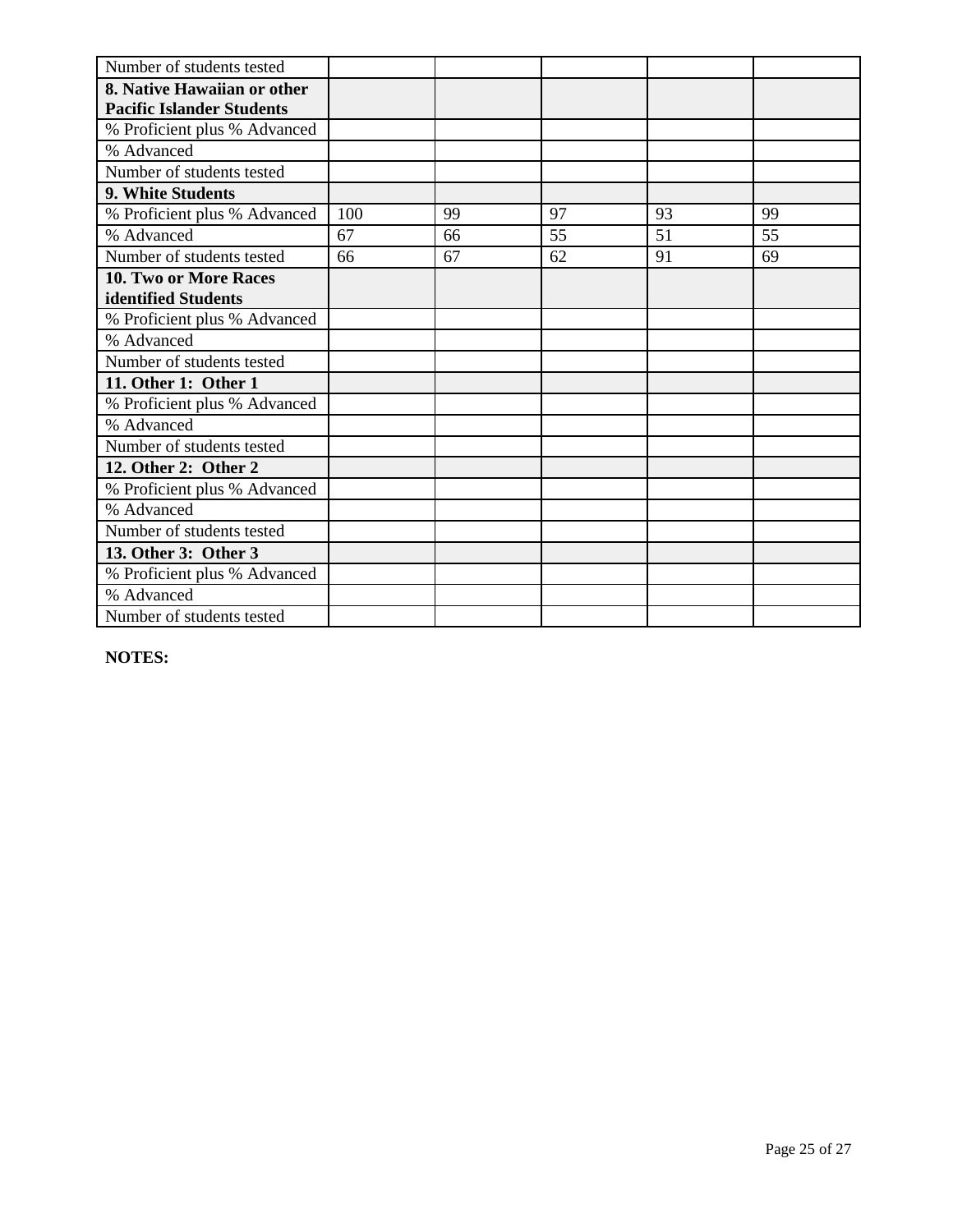**Subject:** <u>Reading/ELA</u> **Test: CRCT**<br> **All Students Tested/Grade:** 5 **Edition/Publ Publisher:** Riverside

# **Edition/Publication Year: 2013**

| School Year                      | 2012-2013      | 2011-2012      | 2010-2011        | 2009-2010      | 2008-2009 |
|----------------------------------|----------------|----------------|------------------|----------------|-----------|
| Testing month                    | Apr            | Apr            | Apr              | Apr            | Apr       |
| <b>SCHOOL SCORES*</b>            |                |                |                  |                |           |
| % Proficient plus % Advanced     | 100            | 100            | 100              | 96             | 100       |
| % Advanced                       | 49             | 44             | 44               | 37             | 31        |
| Number of students tested        | 80             | 77             | 98               | 83             | 89        |
| Percent of total students tested | 100            | 100            | 100              | 100            | 100       |
| Number of students tested with   | $\overline{0}$ | $\overline{0}$ | $\overline{0}$   | $\overline{0}$ | 3         |
| alternative assessment           |                |                |                  |                |           |
| % of students tested with        | $\overline{0}$ | $\overline{0}$ | $\boldsymbol{0}$ | $\overline{0}$ | 3         |
| alternative assessment           |                |                |                  |                |           |
| <b>SUBGROUP SCORES</b>           |                |                |                  |                |           |
| 1. Free and Reduced-Price        |                |                |                  |                |           |
| Meals/Socio-Economic/            |                |                |                  |                |           |
| <b>Disadvantaged Students</b>    |                |                |                  |                |           |
| % Proficient plus % Advanced     | 100            | 100            | 100              | 100            | 100       |
| % Advanced                       | 46             | 39             | 27               | 30             | 23        |
| Number of students tested        | 37             | 36             | $\overline{7}$   | 27             | 31        |
| 2. Students receiving Special    |                |                |                  |                |           |
| <b>Education</b>                 |                |                |                  |                |           |
| % Proficient plus % Advanced     |                |                |                  |                |           |
| % Advanced                       |                |                |                  |                |           |
| Number of students tested        |                |                |                  |                |           |
| 3. English Language Learner      |                |                |                  |                |           |
| <b>Students</b>                  |                |                |                  |                |           |
| % Proficient plus % Advanced     |                |                |                  |                |           |
| % Advanced                       |                |                |                  |                |           |
| Number of students tested        |                |                |                  |                |           |
| 4. Hispanic or Latino            |                |                |                  |                |           |
| <b>Students</b>                  |                |                |                  |                |           |
| % Proficient plus % Advanced     |                |                |                  |                |           |
| % Advanced                       |                |                |                  |                |           |
| Number of students tested        |                |                |                  |                |           |
| 5. African- American             |                |                |                  |                |           |
| <b>Students</b>                  |                |                |                  |                |           |
| % Proficient plus % Advanced     | 100            |                |                  |                |           |
| % Advanced                       | 30             |                |                  |                |           |
| Number of students tested        | 10             |                |                  |                |           |
| <b>6. Asian Students</b>         |                |                |                  |                |           |
| % Proficient plus % Advanced     |                |                |                  |                |           |
| % Advanced                       |                |                |                  |                |           |
| Number of students tested        |                |                |                  |                |           |
| 7. American Indian or            |                |                |                  |                |           |
| <b>Alaska Native Students</b>    |                |                |                  |                |           |
| % Proficient plus % Advanced     |                |                |                  |                |           |
| % Advanced                       |                |                |                  |                |           |